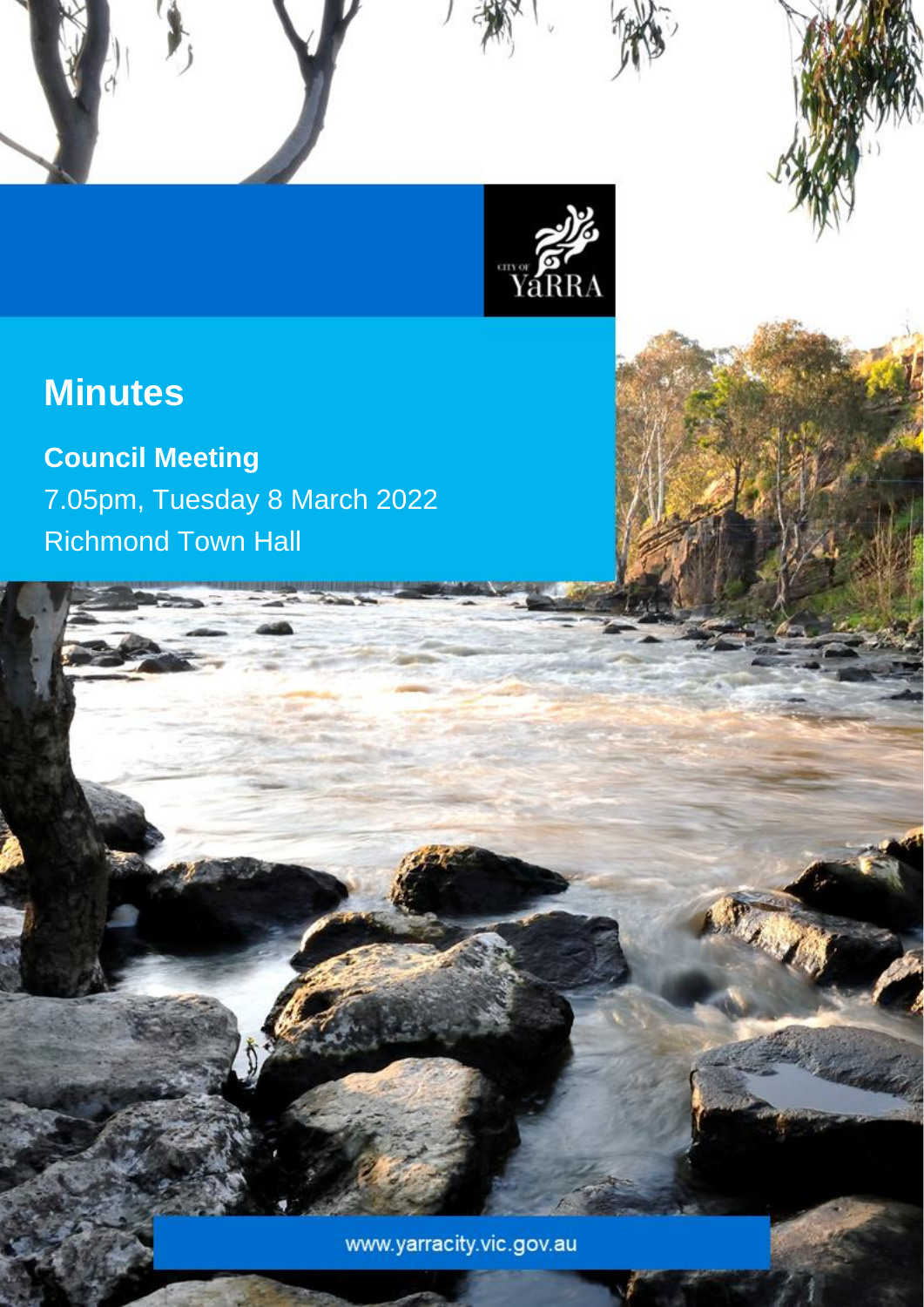## **1. Statement of recognition of Wurundjeri Woi-wurrung Land**

*"Yarra City Council acknowledges the Wurundjeri Woi Wurrung people as the Traditional Owners and true sovereigns of the land now known as Yarra.*

*We acknowledge their creator spirit Bunjil, their ancestors and their Elders.*

*We acknowledge the strength and resilience of the Wurundjeri Woi Wurrung, who have never ceded sovereignty and retain their strong connections to family, clan and country despite the impacts of European invasion.*

*We also acknowledge the significant contributions made by other Aboriginal and Torres Strait Islander people to life in Yarra.*

*We pay our respects to Elders from all nations here today—and to their Elders past, present and future."*

## **2. Attendance, apologies and requests for leave of absence**

#### **Attendance**

#### **Councillors**

- Cr Sophie Wade Mayor
- Cr Edward Crossland Deputy Mayor
- Cr Gabrielle de Vietri Councillor
- Cr Stephen Jolly Councillor
	- Cr Herschel Landes Councillor
	- Cr Anab Mohamud Councillor
		- Cr Claudia Nguyen Councillor
- Cr Bridgid O'Brien Councillor
- Cr Amanda Stone Councillor

#### Council officers

- **Chris Leivers Interim Chief Executive Officer** 
	- Brooke Colbert Group Manager Advocacy and Engagement
		- Malcolm Foard **Acting Director Community Wellbeing**
		- Ivan Gilbert Group Manager Chief Executive's Office
		- Lucas Gosling Director City Works and Assets
		- Gracie Karabinis Group Manager People and Culture
		- Diarmuid McAlary Director Corporate, Business and Finance
		- Bruce Phillips Director Planning and Place Making
		- **Rhys Thomas Senior Governance Advisor**
- Mel Nikou Governance Officer

#### Municipal Monitor

Yehudi Blacher Municipal Monitor

Leave of absence

- Cr Gabrielle de Vietri Councillor
	-

## **3. Announcements**

#### *International Women's Day*

*International Women's Day is a global day celebrating the social, economic, cultural, and political achievements of women.*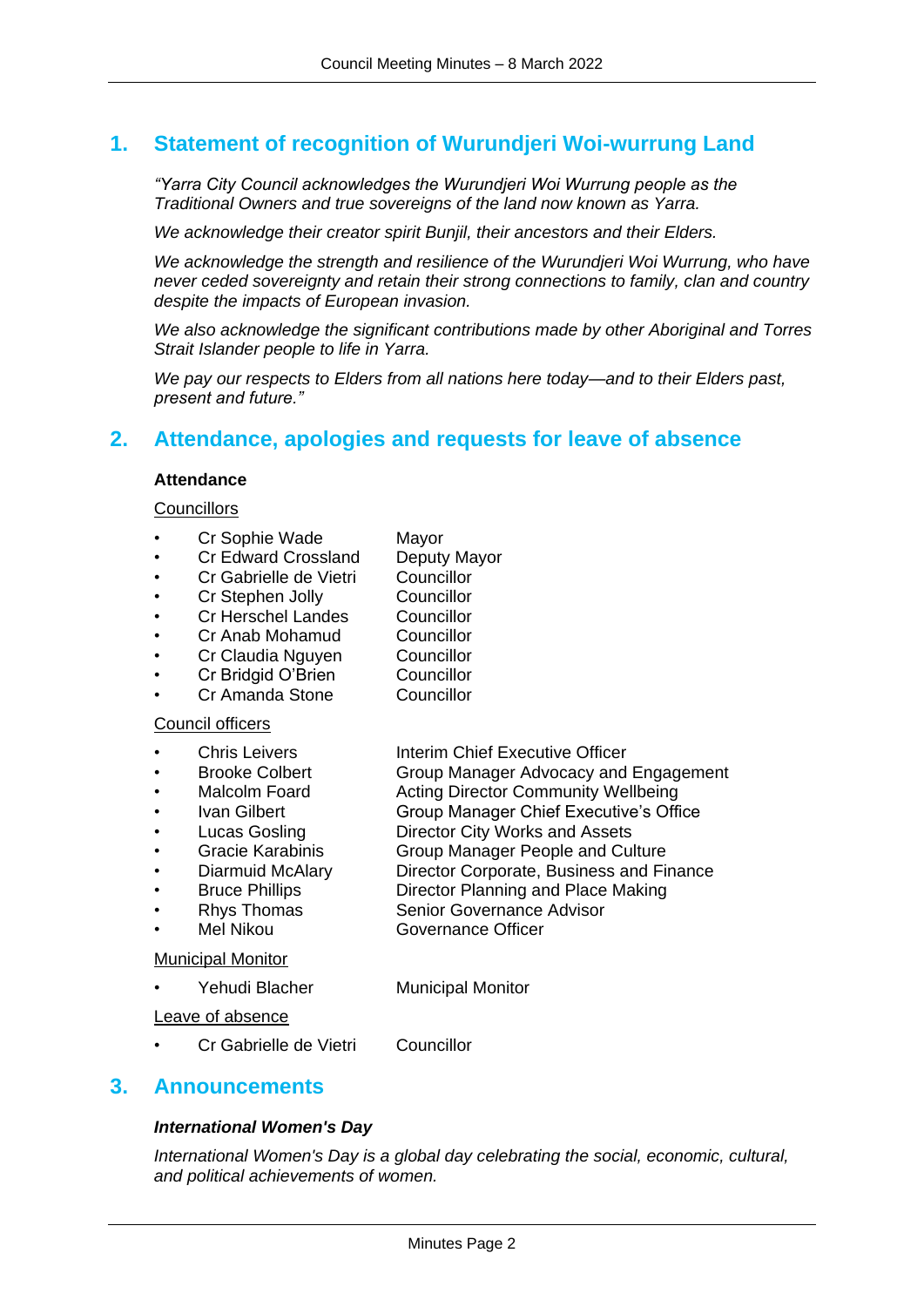*The day also marks a call to action for advancing women's equality.*

*This year's theme is Break The Bias. To do this we need to remake and reshape the systems and structures that create barriers to a gender equal world.*

*At Yarra - on the eve of releasing our Gender Equality Action Plan 2022 - we are building on progress to date with new, concrete plans for continuing to lead positive, genuine, lasting change.*

*We are proud of our achievements, but we are not complacent. Our commitment to this work is stronger than ever.*

*This International Women's Day, is a reminder that each of us can create change and together – collectively - we can continue to work towards …*

*A world free of bias, stereotypes, and discrimination.*

*A world that is diverse, equitable, and inclusive.*

*A world where difference is valued and celebrated.*

*Together we can forge women's equality.*

*Collectively we can all Break The Bias.*

## **4. Declarations of conflict of interest (Councillors and staff)**

Rhys Thomas declared that his wife is a Director of Urbis Pty Ltd, who are a planning consultant that regularly represents clients in the City of Yarra. He disclosed that had played an administrative role in the development of the report for Item 8.1 – Statutory Planning Delegations.

## **5. Confidential business reports**

Nil

Following consideration of Confidential business, the meeting resumed in open session.

## **6. Confirmation of minutes**

#### **COUNCIL RESOLUTION**

**Moved:** Councillor Stone **Seconded:** Councillor Crossland

That the minutes of the Council Meeting held on Tuesday 15 February 2022 be confirmed, subject to changing the seconder to Councillor O'Brien on page 6.

**CARRIED**

## **7. Public question time**

**Item Page**

Questions 6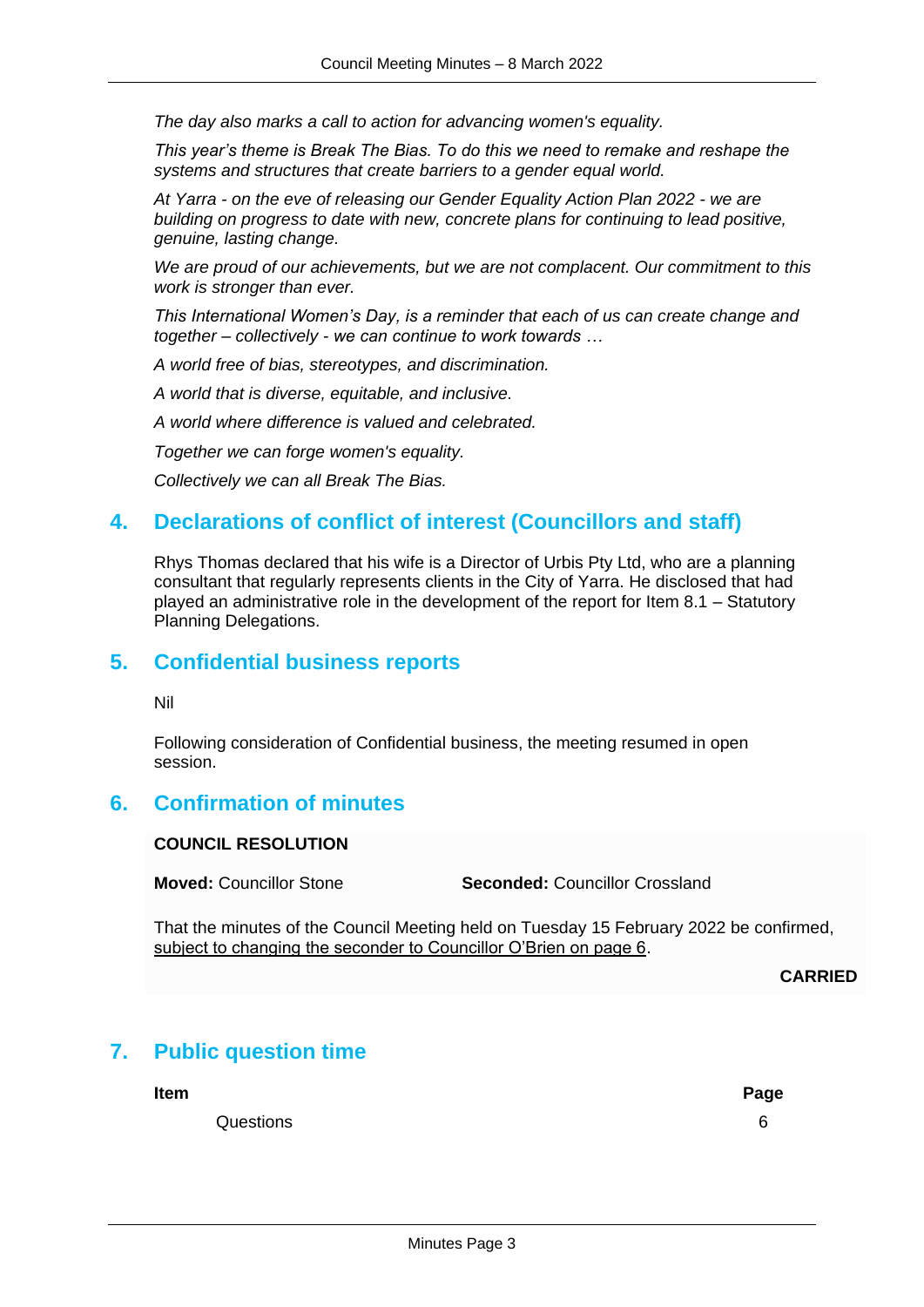## **8. Council business reports**

| <b>Item</b> |                                                                            | Page           | Res.<br>Page |
|-------------|----------------------------------------------------------------------------|----------------|--------------|
| 8.1         | Councillor Code of Conduct Review                                          | $\overline{7}$ | 8            |
| 8.2         | <b>Statutory Planning - Delegations</b>                                    | 9              | 10           |
| 8.3         | 433 Smith Street, North Fitzroy (former Gasworks site)<br>Development Plan | 12             | 16           |
| 8.4         | <b>Local Liveable Streets</b>                                              | 19             | 20           |
| 8.5         | <b>Place Making Framework</b>                                              | 21             | 22           |
| 8.6         | Yarra Transport Strategy - Moving Forward: Exhibition Draft                | 23             | 24           |
| 8.7         | <b>Brunswick Street Oval Precinct Redevelopment Update</b>                 | 25             | 26           |
| 8.8         | Proposed Discontinuance of Road at 1 Stephenson Street,<br>Cremorne        | 27             | 27           |
| 8.9         | <b>Motions for ALGA National General Assembly</b>                          | 29             | 29           |
| 8.10        | Audit and Risk Committee Biannual Activity Report                          | 32             | 32           |

## **9. Notices of motion**

| Item |                                                                                               | Page | Res.<br>Page |
|------|-----------------------------------------------------------------------------------------------|------|--------------|
| 9.1  | Notice of Motion No.2 of 2022 - Collingwood Children's Farm<br>Committee of Management Pledge | -33  | 33           |

## **10. Petitions and joint letters**

Nil

## **11. Questions without notice**

| <b>Item</b> |                                       | Page |
|-------------|---------------------------------------|------|
| 11.1        | Councillor Jolly - Connie Benn Centre |      |

## **12. Delegates' reports**

Nil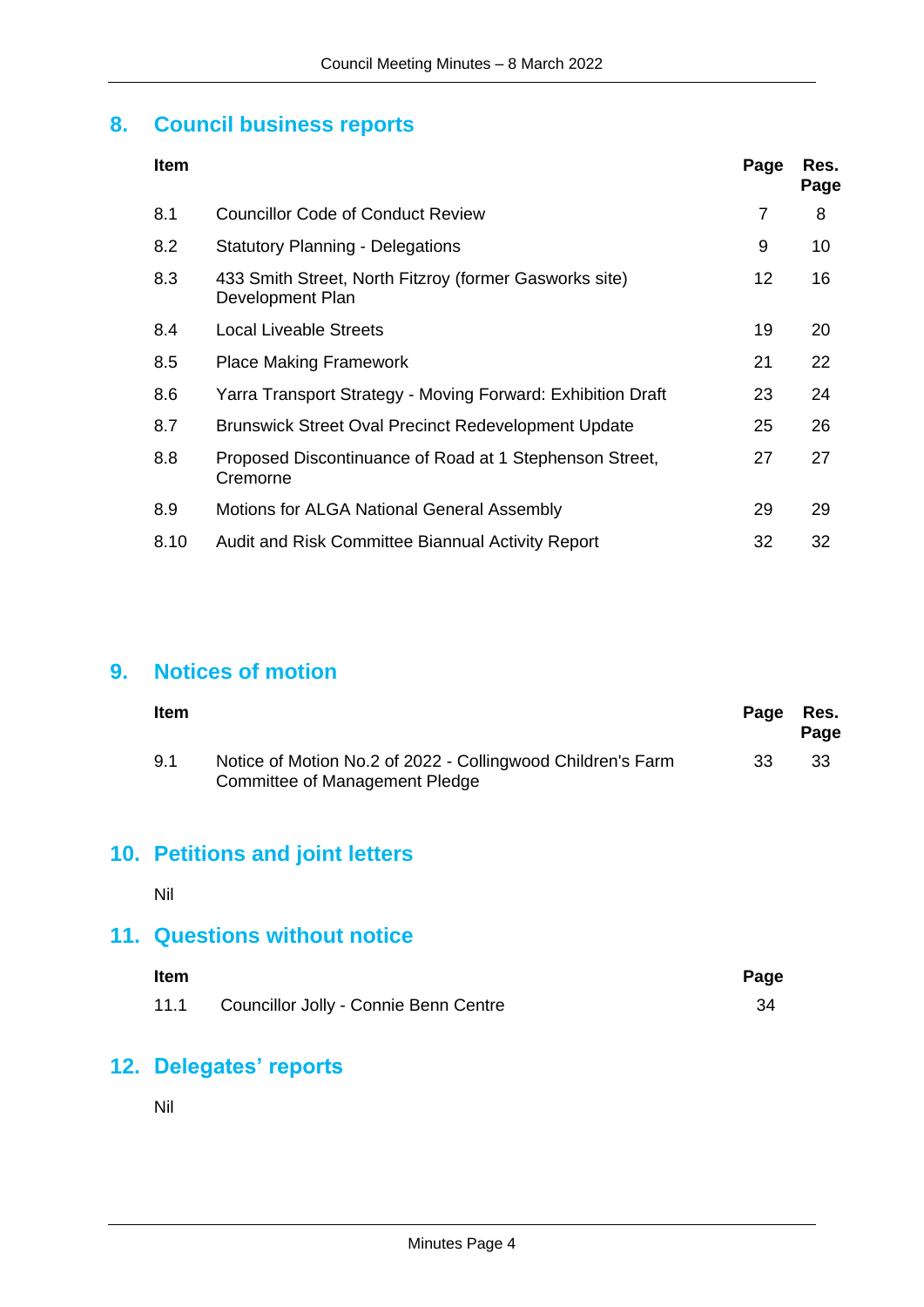## **13. General business**

Nil

## **14. Urgent business**

Nil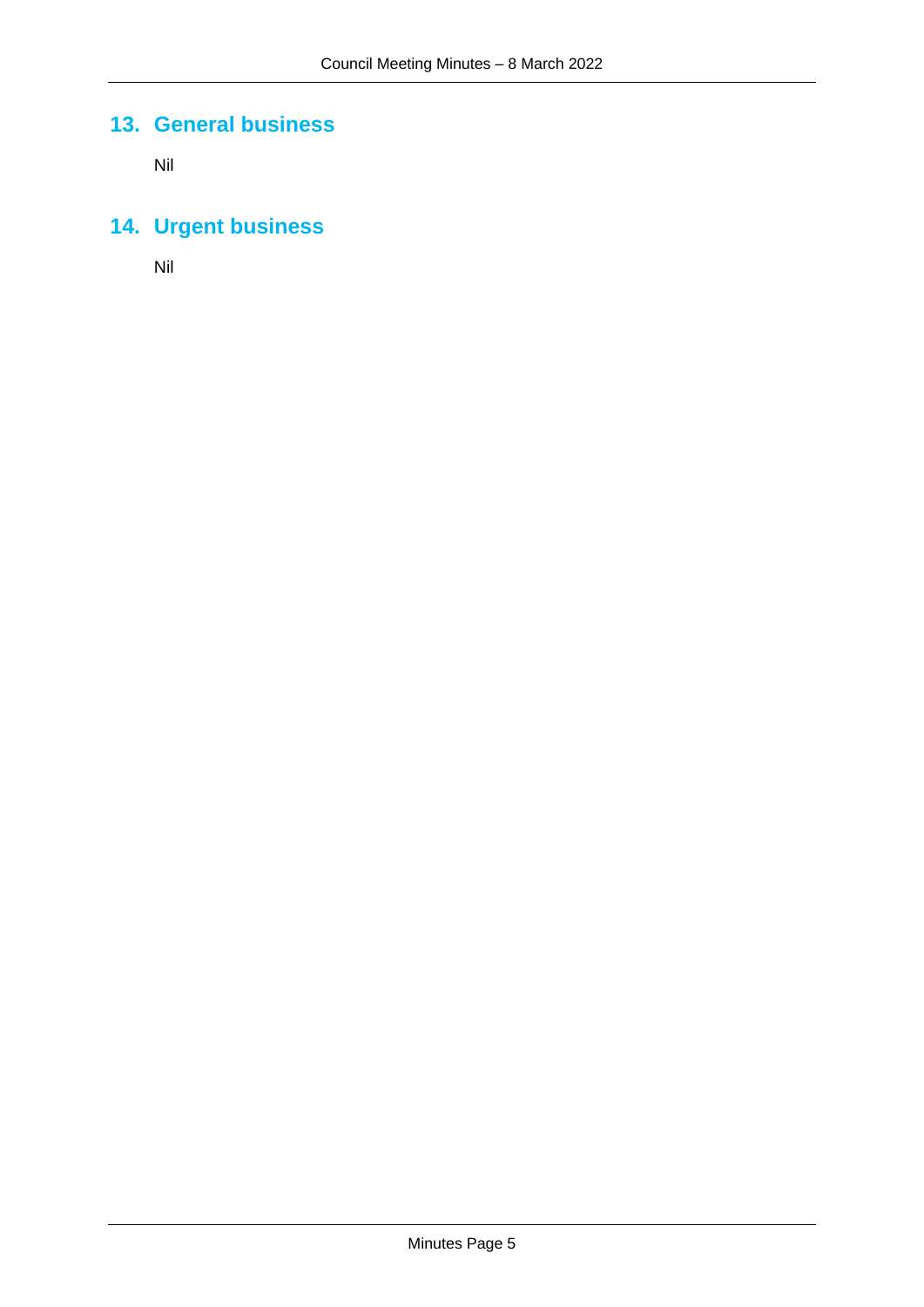## **7. Public question time**

This record is provided as a summary of the questions asked by members of the public during Public Question Time at a meeting of the Yarra City Council. A recording of the Council Meeting (including Public Question Time) is available on Council's website for twelve months following the meeting. Where a question is taken on notice and unable to be answered at the meeting, the full response is also published on Council's website when it becomes available.

| Questioner                                                  | Question                                                                                                                                                                                                             | Refer to                                                                    |
|-------------------------------------------------------------|----------------------------------------------------------------------------------------------------------------------------------------------------------------------------------------------------------------------|-----------------------------------------------------------------------------|
| Maurice<br>Sheehan                                          | Can Council please advise, that given the very<br>poor condition of Bridge Rd between Punt<br>Road and Church St, when will Vic Roads<br>commence the resurfacing of this section.                                   | The Director<br><b>Planning and Place</b><br>Making provided a<br>response. |
| Maurice<br>Sheehan                                          | Can Council confirm on what date Design and<br>Development Overlay Schedules DD041 to<br>DD050 relating to planning Amendment C291<br>will come into effect.                                                         | The Director<br><b>Planning and Place</b><br>Making provided a<br>response. |
| Shane<br>Delphine,<br>Yarra<br>Climate<br><b>Action Now</b> | Please provide updates on the timing for the<br>rollout of the FOGO collection service and the<br>contamination rates in the current glass and<br>recyclables collections and steps being taken<br>to address these? | The Acting Director<br>City Works and<br>Assets provided a<br>response.     |
| Virginia<br>Noonan                                          | Collection of waste collection not being done<br>properly                                                                                                                                                            | The Acting Director<br>City Works and<br>Assets provided a<br>response.     |
| Dorothy<br>James                                            | <b>Too much Graffiti</b>                                                                                                                                                                                             | The Acting Director<br>City Works and<br>Assets provided a<br>response.     |
| Dorothy<br>James                                            | Council's expenditure                                                                                                                                                                                                | The Mayor provided<br>a response.                                           |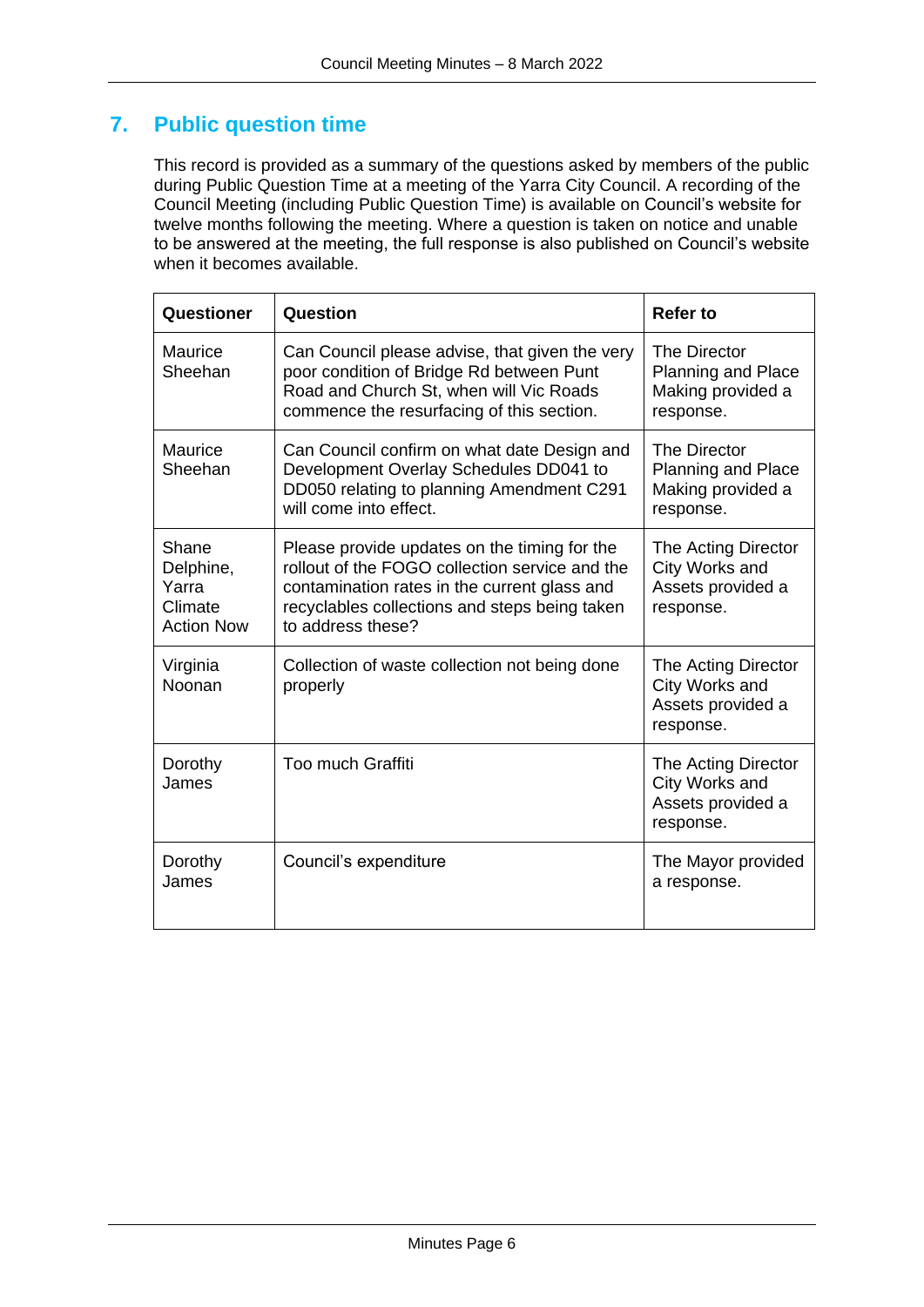## <span id="page-6-0"></span>8.1 Councillor Code of Conduct Review

| Reference         | D22/45494                                             |
|-------------------|-------------------------------------------------------|
| Author            | Ivan Gilbert - Group Manager Chief Executive's Office |
| <b>Authoriser</b> | Group Manager Chief Executive's Office                |

#### **RECOMMENDATION** Start time: 7.29pm

- 1. That Council:
	- (a) note the report; and
	- (b) determine to adopt the revised Councillor Code of Conduct being *Attachment 1* hereto.

#### **RECOMMENDATION 2.**

- 1. That Council:
	- (a) note the report; and
	- (b) determine to adopt the Councillor Social Media Policy being *Attachment 2* hereto.

#### *Public Submissions*

*The following people addressed Council on the matter:*

*Guy Bulot;*

*Dorothy James;*

*Maurice Sheehan;*

*Adam Promnitz; and*

*Victoria Chipperfield.*

#### **MOTION 1.**

**Moved:** Councillor Wade **Seconded:** Councillor Nguyen

- 1. That Council:
	- (a) note the report;
	- (b) accept for tabling a version of the Councillor Code of Conduct that differs from Attachment One insofar as it:
		- (i) refers to the MAV Policy Position relating to prospective candidates for state or federal elections as published from time to time, and deletes the restatement of the current MAV Policy Position;
		- (ii) removes text which overlaps with, or duplicates, the content of the draft Councillor Social Media Policy to avoid potential inconsistencies and confusion about the source of Councillor obligations;
		- (iii) re-orders several clauses to improve clarity; and
		- (iv) other changes; and
	- (c) now determine to adopt the revised Councillor Code of Conduct as tabled.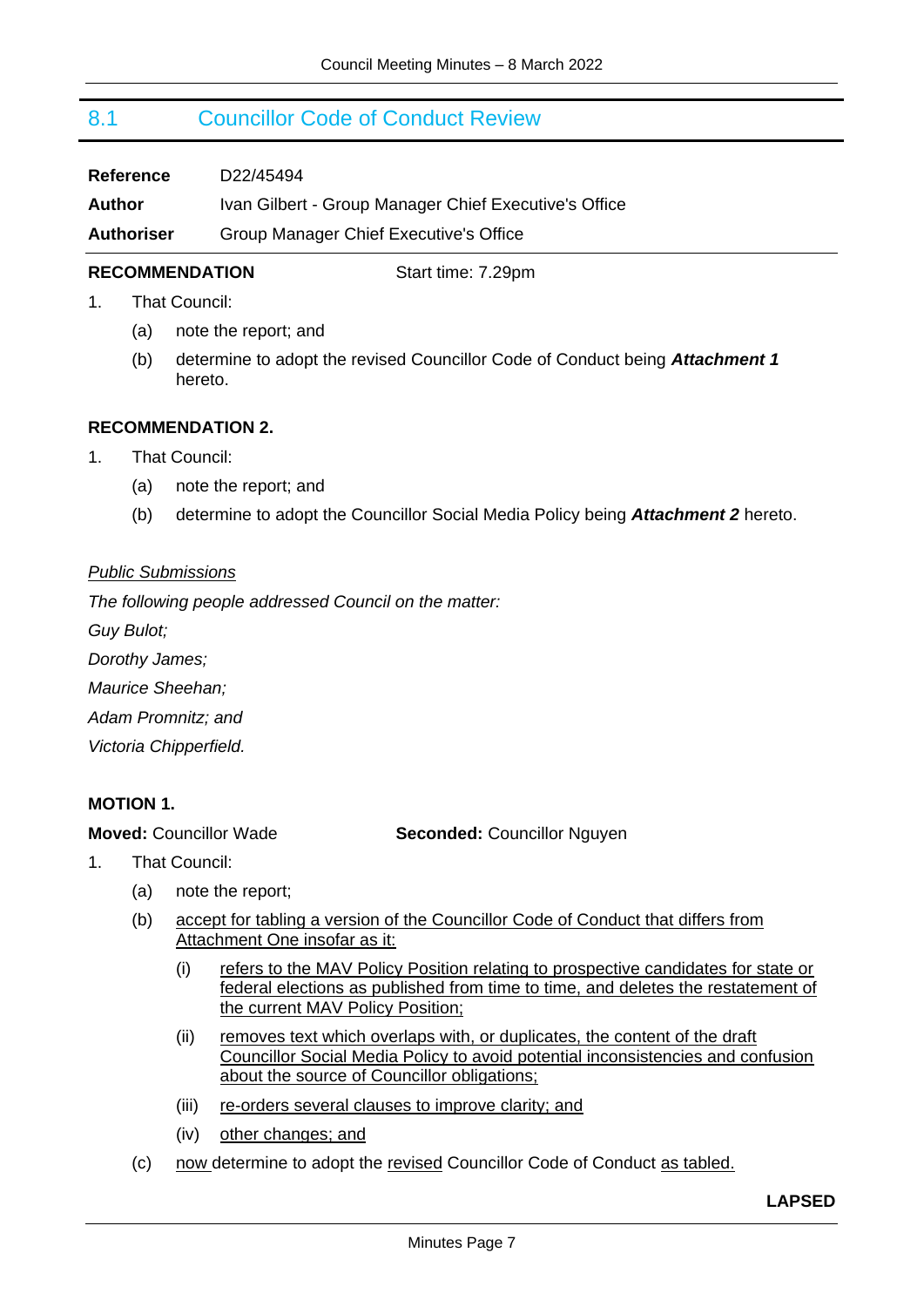#### <span id="page-7-0"></span>**COUNCIL RESOLUTION 1**

#### **Moved: Councillor Jolly <b>Seconded:** Councillor Landes

- 1. That Council:
	- (a) note the report;
	- (b) accept for tabling a version of the Councillor Code of Conduct that differs from Attachment One insofar as it:
		- (i) refers to the MAV Policy Position relating to prospective candidates for state or federal elections as published from time to time, and deletes the restatement of the current MAV Policy Position;
		- (ii) removes text which overlaps with, or duplicates, the content of the draft Councillor Social Media Policy to avoid potential inconsistencies and confusion about the source of Councillor obligations; and
		- (iii) re-orders several clauses to improve clarity;
	- (c) make the following further changes to the Councillor Code of Conduct as tabled:
		- (i) replace the words "actively undermine" with "misrepresent" at clause  $7.11.3(f)$ ;
		- (ii) replace the words "actively undermine" with "misrepresent" at clause  $7.11.5(a)$ ; and
	- (d) now determine to adopt the revised Councillor Code of Conduct as tabled.

### **CARRIED**

#### **CALL FOR A DIVISION**

**For:** Councillors Jolly, Stone, O'Brien, Crossland, Nguyen, Landes and Wade

**Against:** Councillor Mohamud

#### **COUNCIL RESOLUTION 2**

**Moved:** Councillor Wade **Seconded:** Councillor Landes

- 1. That Council:
	- (a) note the report;
	- (b) accept for tabling a version of the Councillors Social Media Policy that differs from Attachment Two insofar as it:
		- (i) clarifies the necessary connection between the use of social media and the performance of functions as Councillors; and
		- (ii) amends and removes of certain Examples to improve clarity of operation;
	- (c) make the following further changes to the Councillors Social Media Policy as tabled:
		- (i) delete the words "actively undermine or" from clause 5.4;
		- (ii) delete the words "or actively undermine" from clause 8.1; and
	- (d) now determine to adopt the revised Councillors Social Media Policy as tabled.

#### **CARRIED UNANIMOUSLY**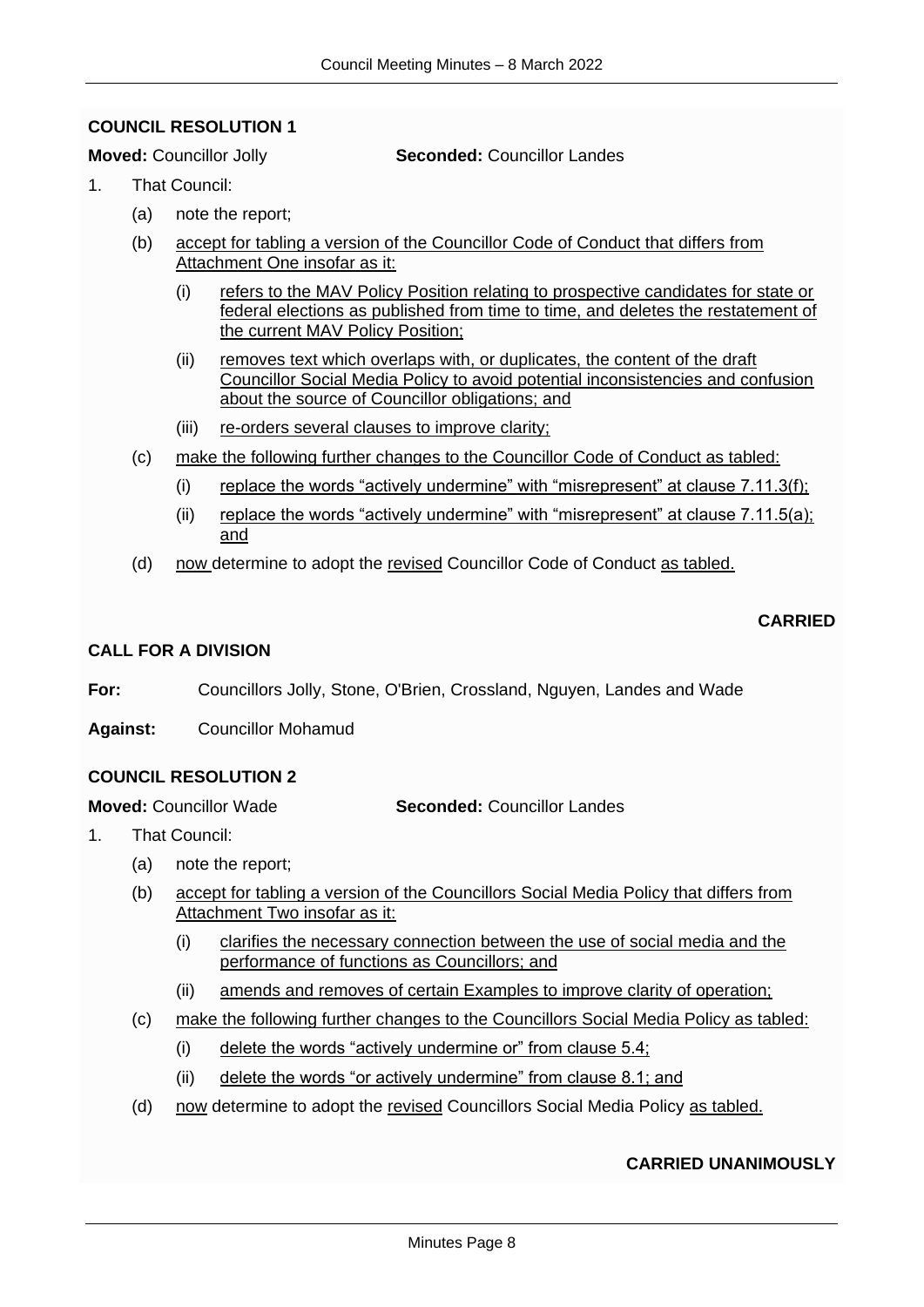## <span id="page-8-0"></span>8.2 Statutory Planning - Delegations

**Reference** D22/44481

**Author** Mary Osman - Manager Statutory Planning

**Authoriser** Director Planning and Place Making

### **RECOMMENDATION** Start time: 8.27pm

- 1. That Council:
	- (a) note the Officer's report regarding existing delegations and protocols for processing of planning applications, including an analysis of the level of applications determined at the Planning Decisions Committee;
	- (b) note that as part of the implementation of the Statutory Planning Service Review 2019, that the internal planning processes are now fully electronic, which are assisting in the efficiency of processing planning applications;
	- (c) note that further ongoing process improvements are being pursued by the Statutory Planning office to further improve overall service delivery and customer service;
	- (d) note the existing delegation and protocols, as outlined in the report and attachments, which currently guide and direct which planning applications are presented to the Planning Decisions Committee for determination; and
	- (e) note the benchmarking which has recently been carried out with nearby Councils regarding the level of applications that are dealt with by the equivalent of a Planning Decision Committee at those Councils.
- 2. That in the context of the report, the ongoing Service Review intent of assessing further efficiency improvements and the benchmarking provided, that Council consider the current Deed of Delegation to determine if any refinements or changes to delegations to the Planning Decisions Committee are assessed to be appropriate.
- 3. That Council note that in the officers opinion, as outlined in the report, that some changes and refinements to the Instrument of Delegation to the Planning Decision Committee would create some further overall service improvements to the statutory planning processes, and that the recommendations in this report are presented for Council consideration.
- 4. That in the exercise of the power conferred by s11(1)(a) of the Local Government Act 2020 Council resolves:
	- (a) there be delegated to the members of the Planning Decisions Committee the powers, duties and functions set out in the Instrument of Delegation to Members of the Planning Decisions Committee at **Attachment Two**, subject to the conditions and limitations specified in that Instrument;
	- (b) the instrument comes into force immediately once the Instrument of Delegation is signed by the Council and remains in force until Council determines to vary or revoke it; and
	- (c) the duties and functions set out in the instrument must be performed, and the powers set out in the instruments must be executed, in accordance with any guidelines or policies of Council that it may from time to time adopt.
- 5. That Council amend and adopt the Protocols for use of Delegated Authority (Planning Protocols) subject to:
	- (a) amendment of the clause relating to Heritage Victoria Referrals to read: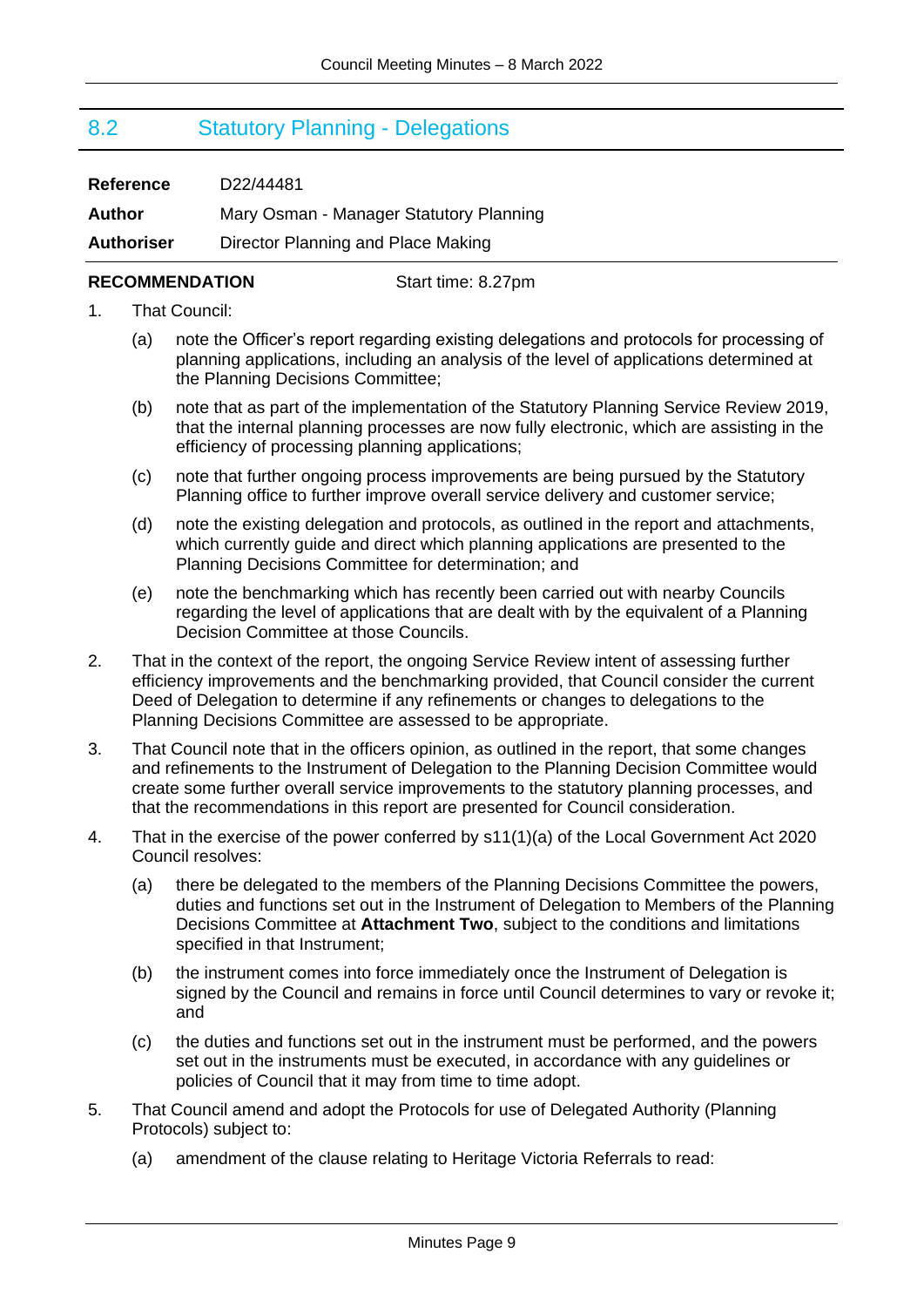*All Heritage Victoria referrals are managed under delegation with only 'significant' applications referred to Council as determined by the Manager Statutory Planning and or the Director Planning and Place Making*

*A copy of all Heritage Victoria referrals be provided to Councillors for their information.; and*

(b) amendment of the clause relating to Heritage Council Applications to read:

*All Heritage Council Applications are managed under delegation with only 'significant' applications referred to Council as determined by the Manager Statutory Planning and or the Director Planning and Place Making*

*A copy of all Heritage Council Applications be provided to Councillors for their information.*

#### *Public Submissions*

*The following people addressed Council on the matter:*

*Ken Gomez;*

*Glen McCallum; and* 

*Virginia Noonan.*

#### <span id="page-9-0"></span>**COUNCIL RESOLUTION**

**Moved:** Councillor Landes **Seconded:** Councillor Crossland

- 1. That Council:
	- (a) note the Officer's report regarding existing delegations and protocols for processing of planning applications, including an analysis of the level of applications determined at the Planning Decisions Committee;
	- (b) note that as part of the implementation of the Statutory Planning Service Review 2019, that the internal planning processes are now fully electronic, which are assisting in the efficiency of processing planning applications;
	- (c) note that further ongoing process improvements are being pursued by the Statutory Planning office to further improve overall service delivery and customer service;
	- (d) note the existing delegation and protocols, as outlined in the report and attachments, which currently guide and direct which planning applications are presented to the Planning Decisions Committee for determination; and
	- (e) note the benchmarking which has recently been carried out with nearby Councils regarding the level of applications that are dealt with by the equivalent of a Planning Decision Committee at those Councils.
- 2. That in the context of the report, the ongoing Service Review intent of assessing further efficiency improvements and the benchmarking provided, that Council consider the current Deed of Delegation to determine if any refinements or changes to delegations to the Planning Decisions Committee are assessed to be appropriate.
- 3. That Council note that in the officers opinion, as outlined in the report, that some changes and refinements to the Instrument of Delegation to the Planning Decision Committee would create some further overall service improvements to the statutory planning processes, and that the recommendations in this report are presented for Council consideration.
- 4. That in the exercise of the power conferred by s11(1)(a) of the Local Government Act 2020 Council resolves:
	- (a) there be delegated to the members of the Planning Decisions Committee the powers, duties and functions set out in the Instrument of Delegation to Members of the Planning Decisions Committee at Attachment Two, subject to: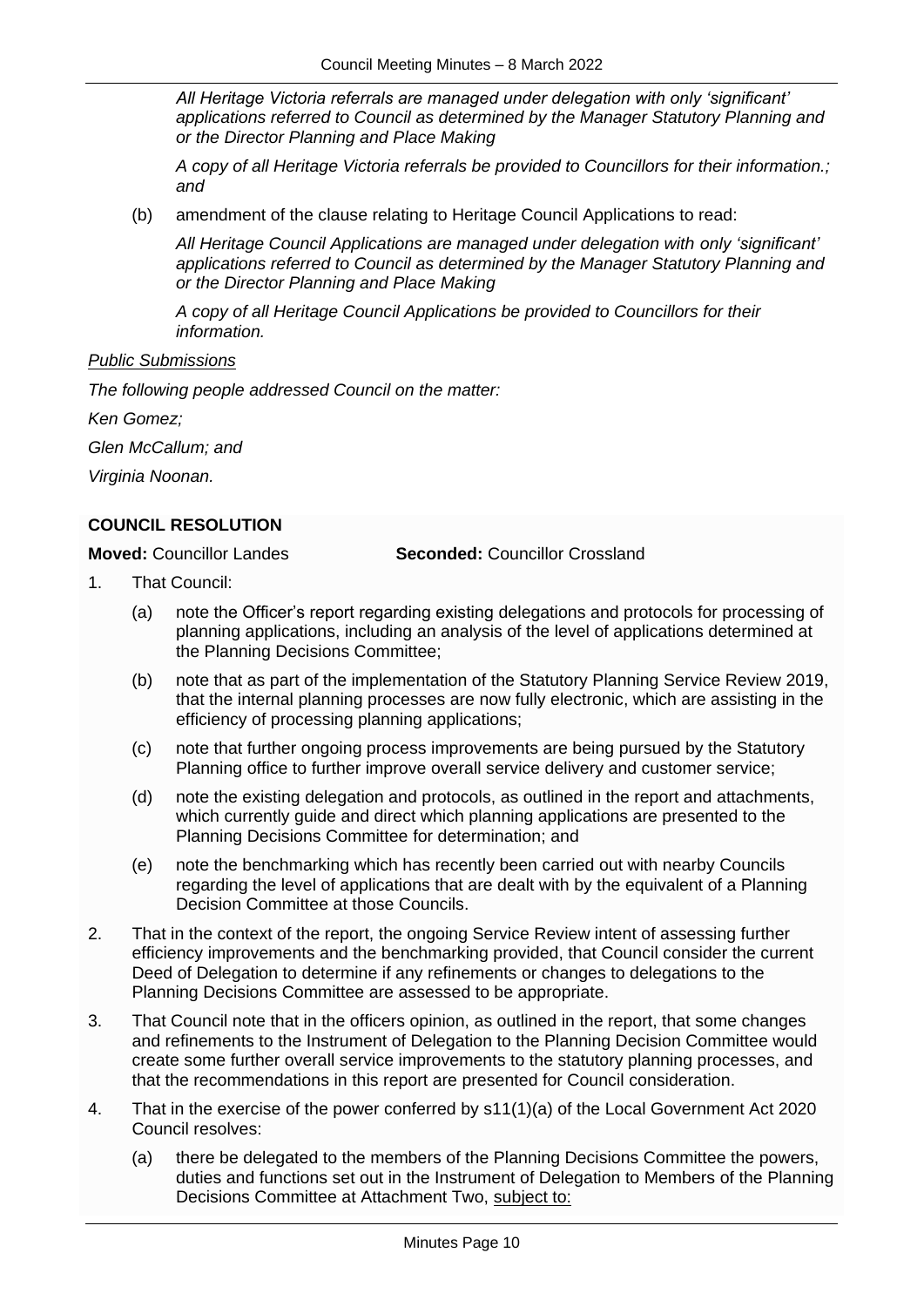- (i) the replacement of the word "Councillors" with "ward Councillors and must include a brief written explanation why the item is being called up to the Planning Decisions Committee" in clause 2.7 of the Schedule; and
- (ii) the replacement of the words "a Councillor" with "two or more ward Councillors and must include a brief written explanation why the item is being called up to the Planning Decisions Committee" in clause 4 of the Schedule; and
- (iii) the insertion of the words "26 October 2024 or" after the word "until" in clause 2.4 of the instrument.

and subject to the conditions and limitations specified in that Instrument;

- (b) the instrument comes into force immediately once the Instrument of Delegation is signed by the Council and remains in force until Council determines to vary or revoke it; and
- (c) the duties and functions set out in the instrument must be performed, and the powers set out in the instruments must be executed, in accordance with any guidelines or policies of Council that it may from time to time adopt.
- 5. That Council amend and adopt the Protocols for use of Delegated Authority (Planning Protocols) subject to:
	- (a) amendment of the clause relating to Heritage Victoria Referrals to read:

*All Heritage Victoria referrals are managed under delegation with only 'significant' applications referred to Council as determined by the Manager Statutory Planning and or the Director Planning and Place Making*

*A copy of all Heritage Victoria referrals be provided to Councillors for their information.; and*

(b) amendment of the clause relating to Heritage Council Applications to read:

*All Heritage Council Applications are managed under delegation with only 'significant' applications referred to Council as determined by the Manager Statutory Planning and or the Director Planning and Place Making*

*A copy of all Heritage Council Applications be provided to Councillors for their information.*

- 6. That Council seek a review of Statutory Planning processes forming part of the broader continuous improvement program to include Councillor and targeted community consultation to review but not limited to:
	- (a) facilitating business applications;
	- (b) facilitating efficient and transparent processing of applications; and
	- (c) consultation/mediation.

#### **CALL FOR A DIVISION**

**CARRIED**

- **For:** Councillors Crossland, Mohamud, Nguyen, Landes and Wade
- **Against:** Councillors Jolly, Stone and O'Brien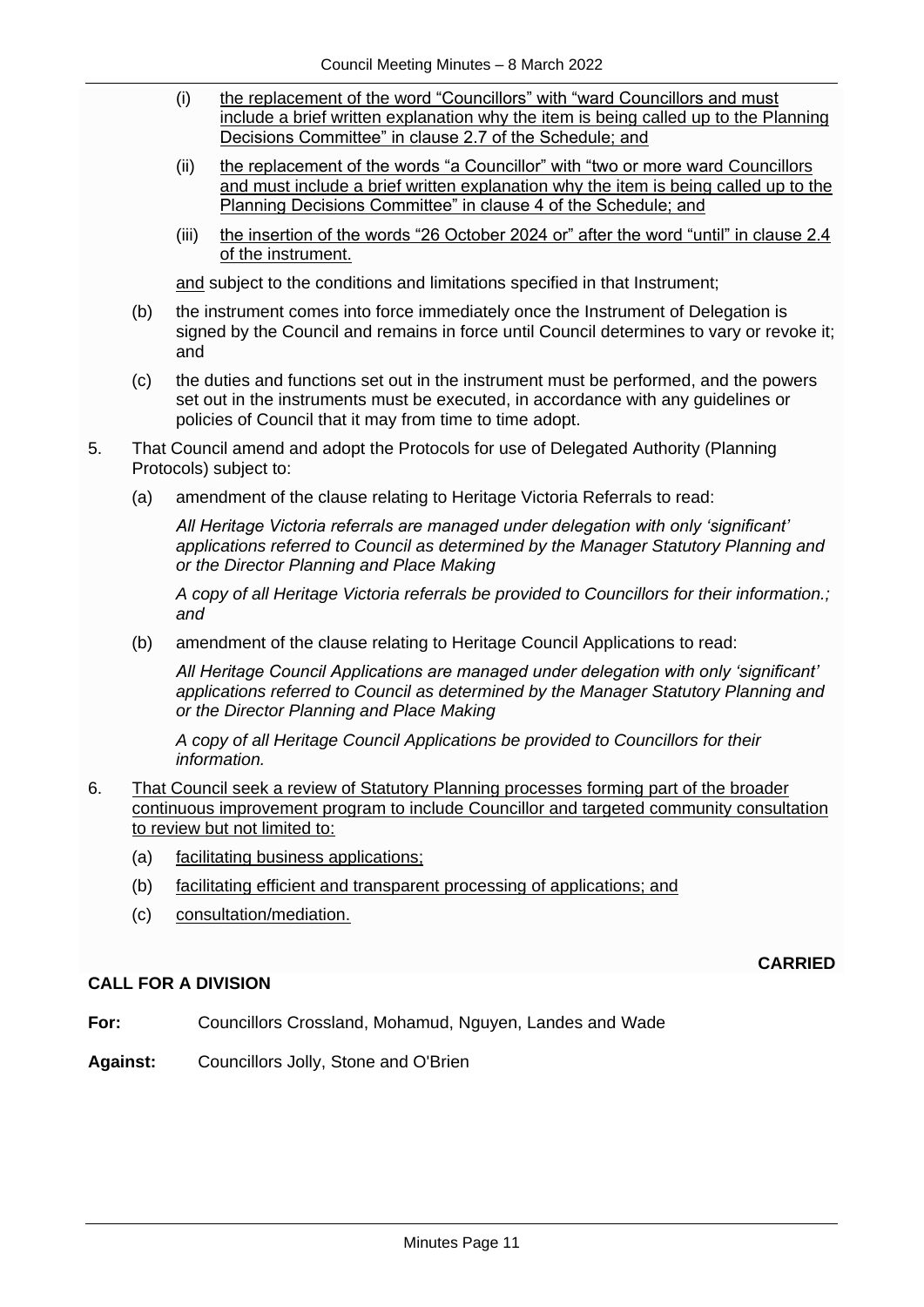## <span id="page-11-0"></span>8.3 433 Smith Street, North Fitzroy (former Gasworks site) Development Plan

| <b>Reference</b>  | D22/41308                          |
|-------------------|------------------------------------|
| <b>Author</b>     | Geoff Glynn - Executive Planner    |
| <b>Authoriser</b> | Director Planning and Place Making |

#### **RECOMMENDATION** Start time: 9.10pm

- 1. That Council:
	- (a) notes the officer report in relation to the site known as 433 Smith Street, North Fitzroy, commonly referred to as the former 'Gasworks site';
	- (b) notes that a 'Development Plan Overlay' exists in the *Yarra Planning Scheme* for this site requiring the approval of a 'Development Plan';
	- (c) note that the Minister for Planning is the Responsible Authority for this site under the Yarra Planning Scheme provisions and has the authority to approve the required 'Development Plan' for the site;
	- (d) note that *Development Victoria* has prepared and lodged the attached 'Development Plan' in relation to this site to the Department of Environment, Land, Water and Planning on 14 February, 2022 for assessment and endorsement by the Minister for Planning; and
	- (e) note that the Department of Environment, Land, Water and Planning on 14 February, 2022 has provided a copy of the lodged 'Development Plan' to Council for comment prior to the Minister for Planning making a determination to approve the 'Development Plan'.
- 2. That Council further notes:
	- (a) that Development Victoria has held consultations with the local community over a number of years including a Community Reference Group and a reporting of those consultation results;
	- (b) that it has previously received update reports from Council officers at various times in relation to certain aspects of this site (such as the stadium), and that officers have been engaged with Development Victoria over this period holding dialogue on various elements;
	- (c) that Council officers have over this period expressed concerns to Development Victoria with some of the concepts being developed up for the purpose of the Development Plan; in particular the open space provision in both dimensions and suitability for a redevelopment site producing a vast number of dwellings, and the various setbacks and interfaces of buildings from existing roads surrounding the site, and in the proposed internal street network; and
	- (d) that the Mayor, on behalf of Council resolutions from August 2021, has formally written to various Ministers regarding specific matters regarding the interfaces with abutting roads including the Smith Street interface with the tram stop, the need for a DDA tram stop in Smith Street, undergrounding of overhead services on abutting streets and other pedestrian and bicycle matters as outlined in the Attachments 4,5,6 and 7.
- 3. That Council note the officer commentary in the report providing comparisons of the lodged 'Development Plan' against the provisions of the 'Development Plan Overlay' in the Yarra Planning Scheme.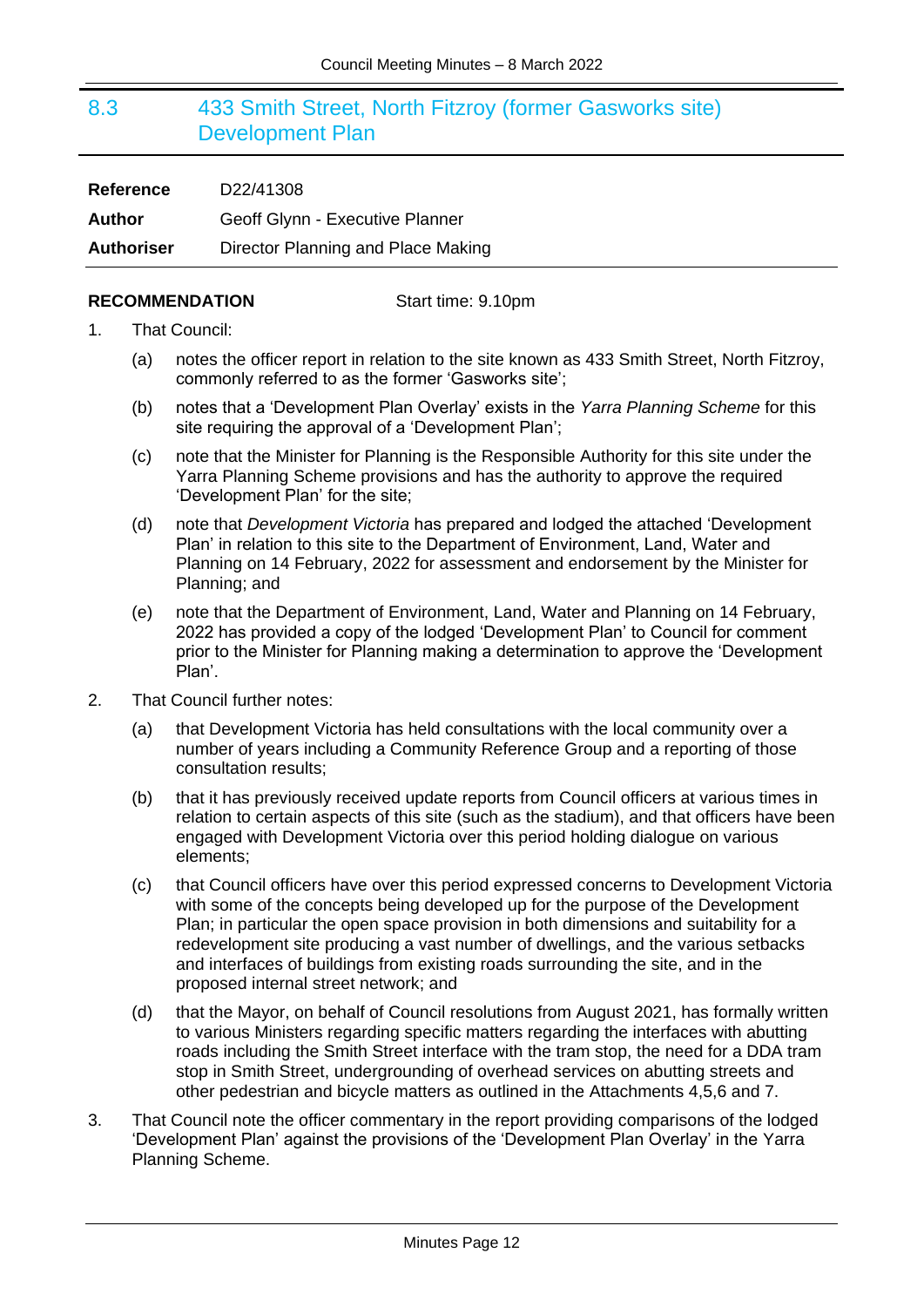- 4. That Council note the sections in the officer comments of the report, under the various key themes of the lodged 'Development Plan', which have been assembled through discussions with officers of relevant disciplines within Council.
- 5. That Council note that the key issues identified by officers are related to the following matters:
	- (a) Land Use and Open Space:
		- (i) the quality and proposed layout of the public open space for the site in both dimensions and suitability for a redevelopment site producing a vast number of dwellings is not considered adequate;
		- (ii) the provision of the indoor sports facility is a key component of the site and dedicated off street carparking to the facility has not been clearly identified as yet;
		- (iii) the undergrounding of services in the adjacent streets to the site has been ignored in the Development Plan;
	- (b) Built Form:
		- (i) the indicative heights and setbacks of buildings in the Development Plan differ to the approved DPO16 requirements in George Street and Smith Street, and
		- (ii) concerns of the height and setback of buildings along the George Street frontage and the poor pedestrian interface in that location.
	- (c) Affordable Housing:
		- (i) the *Affordable Build to Rent* (ABTR) part of the affordable housing offer is under Development Victoria management for the first 10 years, after which time it is unclear as to the ownership, management and retention of the dwellings as affordable housing;
		- (ii) the State Government funding commitment to the deliver the social housing has not been fully committed.
	- (d) Movement:
		- (i) there are a number of improvements to the pedestrian and cycling provision across the site, and in adjacent streets, that should be committed to in the Development Plan to ensure a safe and accessible infrastructure is catered for and provided;
		- (ii) public transport infrastructure adjacent to the site is said to be 'out of scope' of the Development Plan, but should be considered in the design of the development to ensure a good design outcome (e.g. Smith Street Tram stop design and functionality);
		- (iii) the internal road network functional design has not been developed sufficiently at this stage to ensure that the proposed functions can adequately be provided in the width of streets identified;
	- (e) Environment Sustainable Development:
		- (i) there are a number of improvements that should occur to the Development Plan to remove ambiguous or vague language that would improve the sustainability outcomes.
- 6. That Council resolve to write to the Department Environment, Land, Water and Planning advising of the expressed Council concerns and the requested changes as outlined in the table in Attachment 8, and also provide a copy to Development Victoria.
- 7. That the Mayor write to the Minister for Planning advising of the following particular concerns regarding the provisions of the Development Plan as outlined in this recommendation.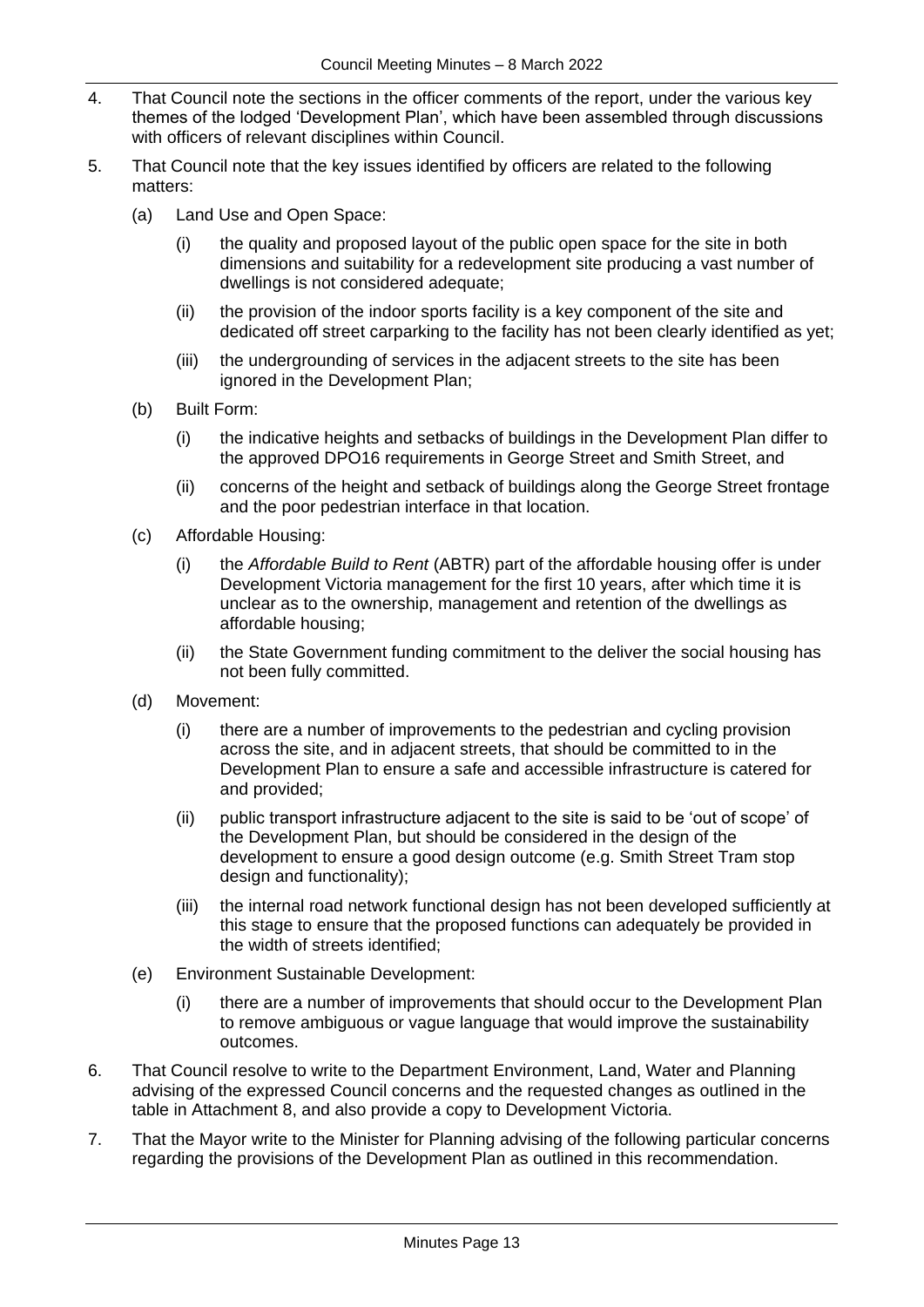8. That Council advocate to the Treasurer and the Minister for Housing to seek to secure Victorian Big Housing Build (VBHB) funding to deliver the affordable housing for the development.

#### *Public Submissions*

*The following people addressed Council on the matter:*

*Glen McCallum; and*

*Joshua Tobias.*

### **MOTION**

**Moved:** Councillor Stone **Seconded:** Councillor Crossland

- 1. That Council:
	- (a) notes the officer report in relation to the site known as 433 Smith Street, North Fitzroy, commonly referred to as the former 'Gasworks site';
	- (b) notes that a 'Development Plan Overlay' exists in the *Yarra Planning Scheme* for this site requiring the approval of a 'Development Plan';
	- (c) note that the Minister for Planning is the Responsible Authority for this site under the Yarra Planning Scheme provisions and has the authority to approve the required 'Development Plan' for the site;
	- (d) note that *Development Victoria* has prepared and lodged the attached 'Development Plan' in relation to this site to the Department of Environment, Land, Water and Planning on 14 February, 2022 for assessment and endorsement by the Minister for Planning; and
	- (e) note that the Department of Environment, Land, Water and Planning on 14 February, 2022 has provided a copy of the lodged 'Development Plan' to Council for comment prior to the Minister for Planning making a determination to approve the 'Development Plan'.
- 2. That Council further notes:
	- (a) that Development Victoria has held consultations with the local community over a number of years including a Community Reference Group and a reporting of those consultation results;
	- (b) that it has previously received update reports from Council officers at various times in relation to certain aspects of this site (such as the stadium), and that officers have been engaged with Development Victoria over this period holding dialogue on various elements;
	- (c) that Council officers have over this period expressed concerns to Development Victoria with some of the concepts being developed up for the purpose of the Development Plan; in particular the open space provision in both dimensions and suitability for a redevelopment site producing a vast number of dwellings, and the various setbacks and interfaces of buildings from existing roads surrounding the site, and in the proposed internal street network; and
	- (d) that the Mayor, on behalf of Council resolutions from August 2021, has formally written to various Ministers regarding specific matters regarding the interfaces with abutting roads including the Smith Street interface with the tram stop, the need for a DDA tram stop in Smith Street, undergrounding of overhead services on abutting streets and other pedestrian and bicycle matters as outlined in the Attachments 4,5,6 and 7.
- 3. That Council note the officer commentary in the report providing comparisons of the lodged 'Development Plan' against the provisions of the 'Development Plan Overlay' in the Yarra Planning Scheme.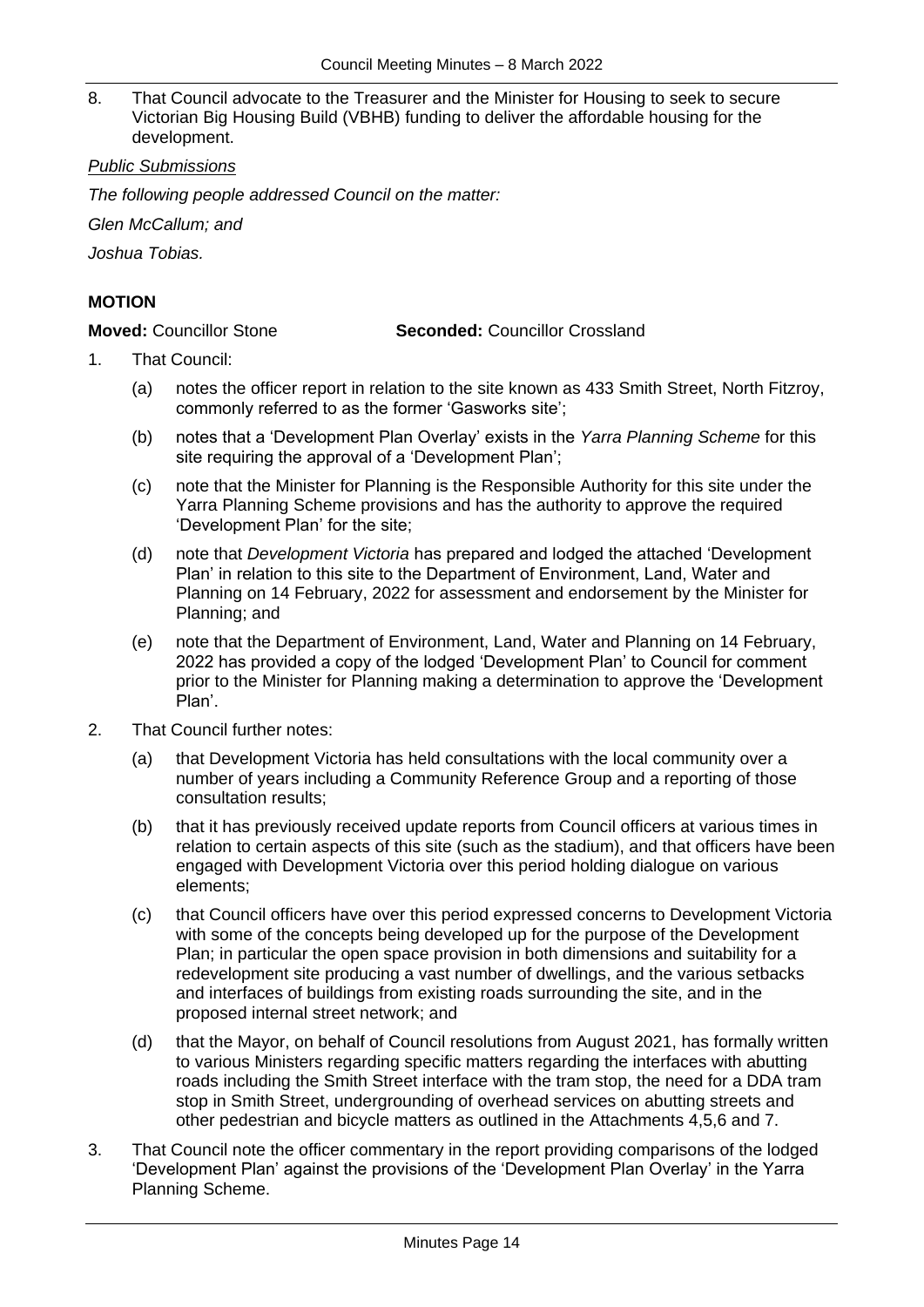- 4. That Council note the sections in the officer comments of the report, under the various key themes of the lodged 'Development Plan', which have been assembled through discussions with officers of relevant disciplines within Council.
- 5. That Council note that the key issues identified by officers are related to the following matters:
	- (a) Land Use and Open Space:
		- (i) the quality and proposed layout of the public open space for the site in both dimensions and suitability for a redevelopment site producing a vast number of dwellings is not considered adequate;
		- (ii) the provision of the indoor sports facility is a key component of the site and dedicated off street carparking to the facility has not been clearly identified as yet;
		- (iii) the undergrounding of services in the adjacent streets to the site has been ignored in the Development Plan;
	- (b) Built Form:
		- (i) the indicative heights and setbacks of buildings in the Development Plan differ to the approved DPO16 requirements in George Street and Smith Street, and
		- (ii) concerns of the height and setback of buildings along the George Street frontage and the poor pedestrian interface in that location.
	- (c) Affordable Housing:
		- (i) the *Affordable Build to Rent* (ABTR) part of the affordable housing offer is under Development Victoria management for the first 10 years, after which time it is unclear as to the ownership, management and retention of the dwellings as affordable housing;
		- (ii) the State Government funding commitment to the deliver the social housing has not been fully committed.
	- (d) Movement:
		- (i) there are a number of improvements to the pedestrian and cycling provision across the site, and in adjacent streets, that should be committed to in the Development Plan to ensure a safe and accessible infrastructure is catered for and provided;
		- (ii) public transport infrastructure adjacent to the site is said to be 'out of scope' of the Development Plan, but should be considered in the design of the development to ensure a good design outcome (e.g. Smith Street Tram stop design and functionality);
		- (iii) the internal road network functional design has not been developed sufficiently at this stage to ensure that the proposed functions can adequately be provided in the width of streets identified;
	- (e) Environment Sustainable Development:
		- (i) there are a number of improvements that should occur to the Development Plan to remove ambiguous or vague language that would improve the sustainability outcomes.
- 6. That Council resolve to write to the Department Environment, Land, Water and Planning advising of the expressed Council concerns and the requested changes as outlined in the table in Attachment 8, and also provide a copy to Development Victoria.
- 7. That the Mayor write to the Minister for Planning advising of the following particular concerns regarding the provisions of the Development Plan as outlined in this recommendation.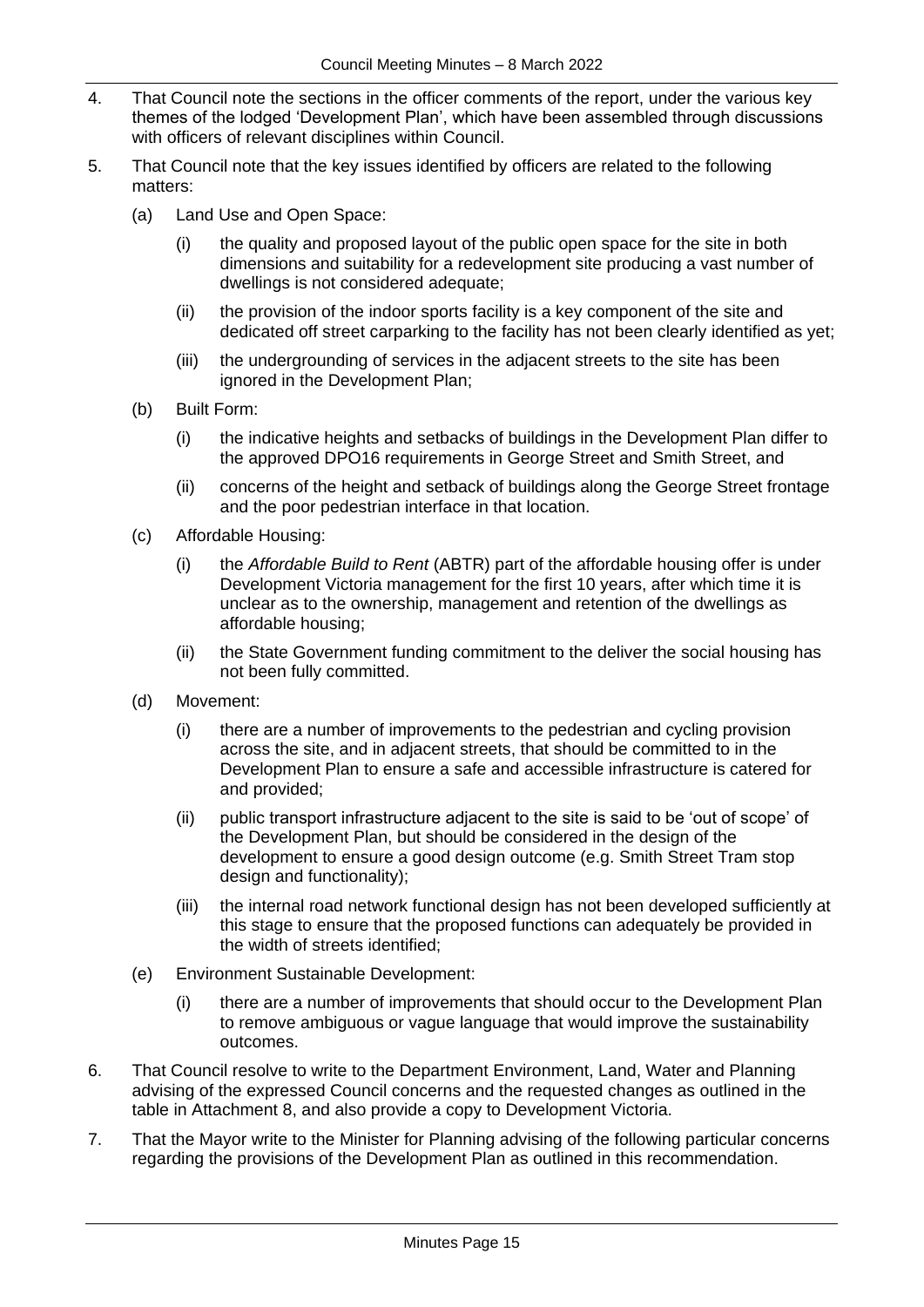8. That Council advocate to the Treasurer and the Minister for Housing to seek to secure Victorian Big Housing Build (VBHB) funding to deliver the affordable housing for the development.

### **AMENDMENT**

**Moved:** Councillor Wade

9. That the Council note the proximity to the proposed Wellington Street site of the Big Build, and that the Mayor write to the Minister for Planning asking whether this site has been considered as an alternate location for the social and affordable housing apartments currently proposed to be built on the Wellington Street site.

*The amendment was accepted by the mover and seconder and incorporated into the motion.*

### <span id="page-15-0"></span>**COUNCIL RESOLUTION**

**Moved:** Councillor Stone **Seconded:** Councillor Crossland

- 1. That Council:
	- (a) notes the officer report in relation to the site known as 433 Smith Street, North Fitzroy, commonly referred to as the former 'Gasworks site';
	- (b) notes that a 'Development Plan Overlay' exists in the *Yarra Planning Scheme* for this site requiring the approval of a 'Development Plan';
	- (c) note that the Minister for Planning is the Responsible Authority for this site under the Yarra Planning Scheme provisions and has the authority to approve the required 'Development Plan' for the site;
	- (d) note that *Development Victoria* has prepared and lodged the attached 'Development Plan' in relation to this site to the Department of Environment, Land, Water and Planning on 14 February, 2022 for assessment and endorsement by the Minister for Planning; and
	- (e) note that the Department of Environment, Land, Water and Planning on 14 February, 2022 has provided a copy of the lodged 'Development Plan' to Council for comment prior to the Minister for Planning making a determination to approve the 'Development Plan'.
- 2. That Council further notes:
	- (a) that Development Victoria has held consultations with the local community over a number of years including a Community Reference Group and a reporting of those consultation results;
	- (b) that it has previously received update reports from Council officers at various times in relation to certain aspects of this site (such as the stadium), and that officers have been engaged with Development Victoria over this period holding dialogue on various elements;
	- (c) that Council officers have over this period expressed concerns to Development Victoria with some of the concepts being developed up for the purpose of the Development Plan; in particular the open space provision in both dimensions and suitability for a redevelopment site producing a vast number of dwellings, and the various setbacks and interfaces of buildings from existing roads surrounding the site, and in the proposed internal street network; and
	- (d) that the Mayor, on behalf of Council resolutions from August 2021, has formally written to various Ministers regarding specific matters regarding the interfaces with abutting roads including the Smith Street interface with the tram stop, the need for a DDA tram stop in Smith Street, undergrounding of overhead services on abutting streets and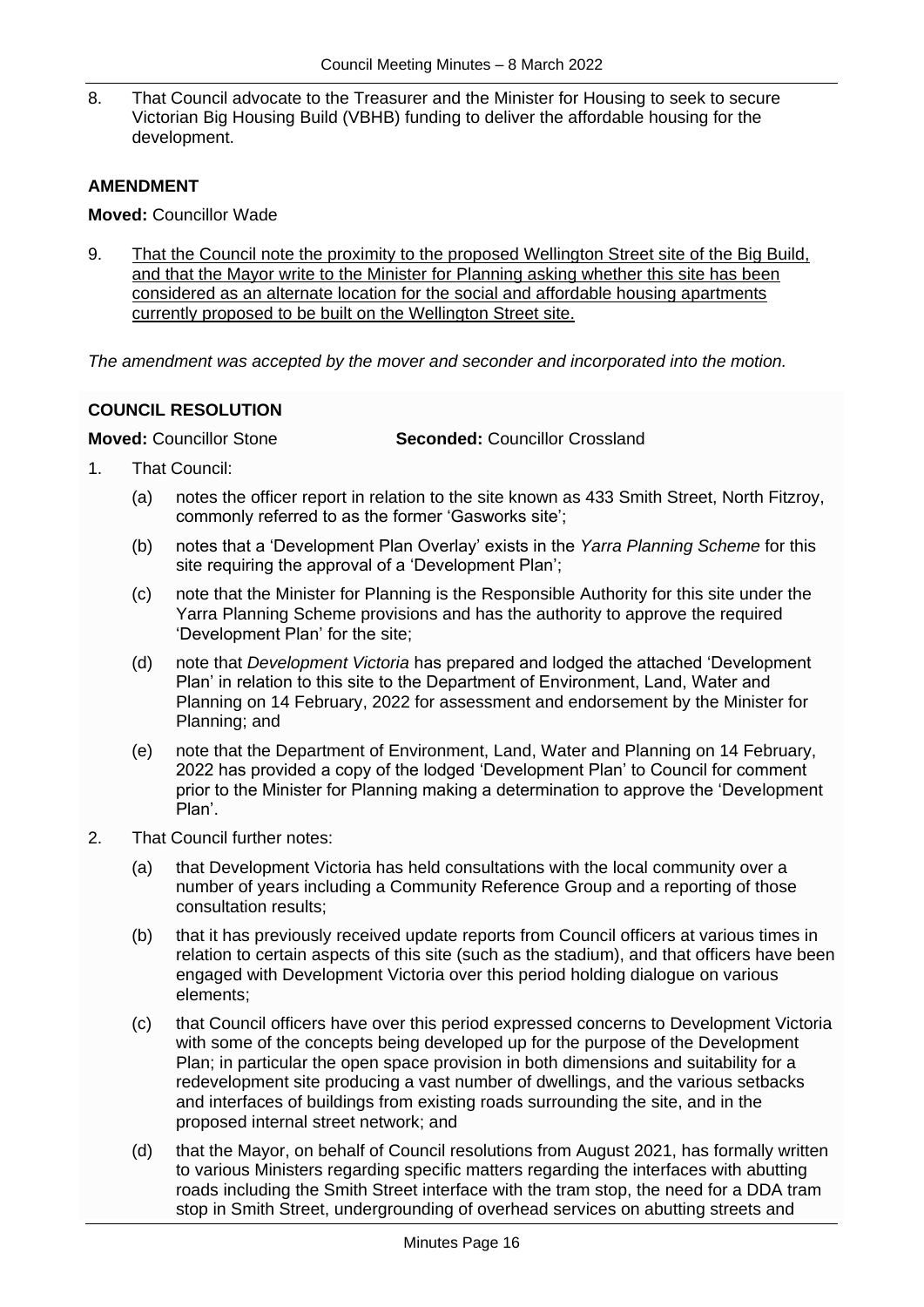other pedestrian and bicycle matters as outlined in the Attachments 4,5,6 and 7.

- 3. That Council note the officer commentary in the report providing comparisons of the lodged 'Development Plan' against the provisions of the 'Development Plan Overlay' in the Yarra Planning Scheme.
- 4. That Council note the sections in the officer comments of the report, under the various key themes of the lodged 'Development Plan', which have been assembled through discussions with officers of relevant disciplines within Council.
- 5. That Council note that the key issues identified by officers are related to the following matters:
	- (a) Land Use and Open Space:
		- (i) the quality and proposed layout of the public open space for the site in both dimensions and suitability for a redevelopment site producing a vast number of dwellings is not considered adequate;
		- (ii) the provision of the indoor sports facility is a key component of the site and dedicated off street carparking to the facility has not been clearly identified as yet;
		- (iii) the undergrounding of services in the adjacent streets to the site has been ignored in the Development Plan;
	- (b) Built Form:
		- (i) the indicative heights and setbacks of buildings in the Development Plan differ to the approved DPO16 requirements in George Street and Smith Street, and
		- (ii) concerns of the height and setback of buildings along the George Street frontage and the poor pedestrian interface in that location.
	- (c) Affordable Housing:
		- (i) the *Affordable Build to Rent* (ABTR) part of the affordable housing offer is under Development Victoria management for the first 10 years, after which time it is unclear as to the ownership, management and retention of the dwellings as affordable housing;
		- (ii) the State Government funding commitment to the deliver the social housing has not been fully committed.
	- (d) Movement:
		- (i) there are a number of improvements to the pedestrian and cycling provision across the site, and in adjacent streets, that should be committed to in the Development Plan to ensure a safe and accessible infrastructure is catered for and provided;
		- (ii) public transport infrastructure adjacent to the site is said to be 'out of scope' of the Development Plan, but should be considered in the design of the development to ensure a good design outcome (e.g. Smith Street Tram stop design and functionality);
		- (iii) the internal road network functional design has not been developed sufficiently at this stage to ensure that the proposed functions can adequately be provided in the width of streets identified;
	- (e) Environment Sustainable Development:
		- (i) there are a number of improvements that should occur to the Development Plan to remove ambiguous or vague language that would improve the sustainability outcomes.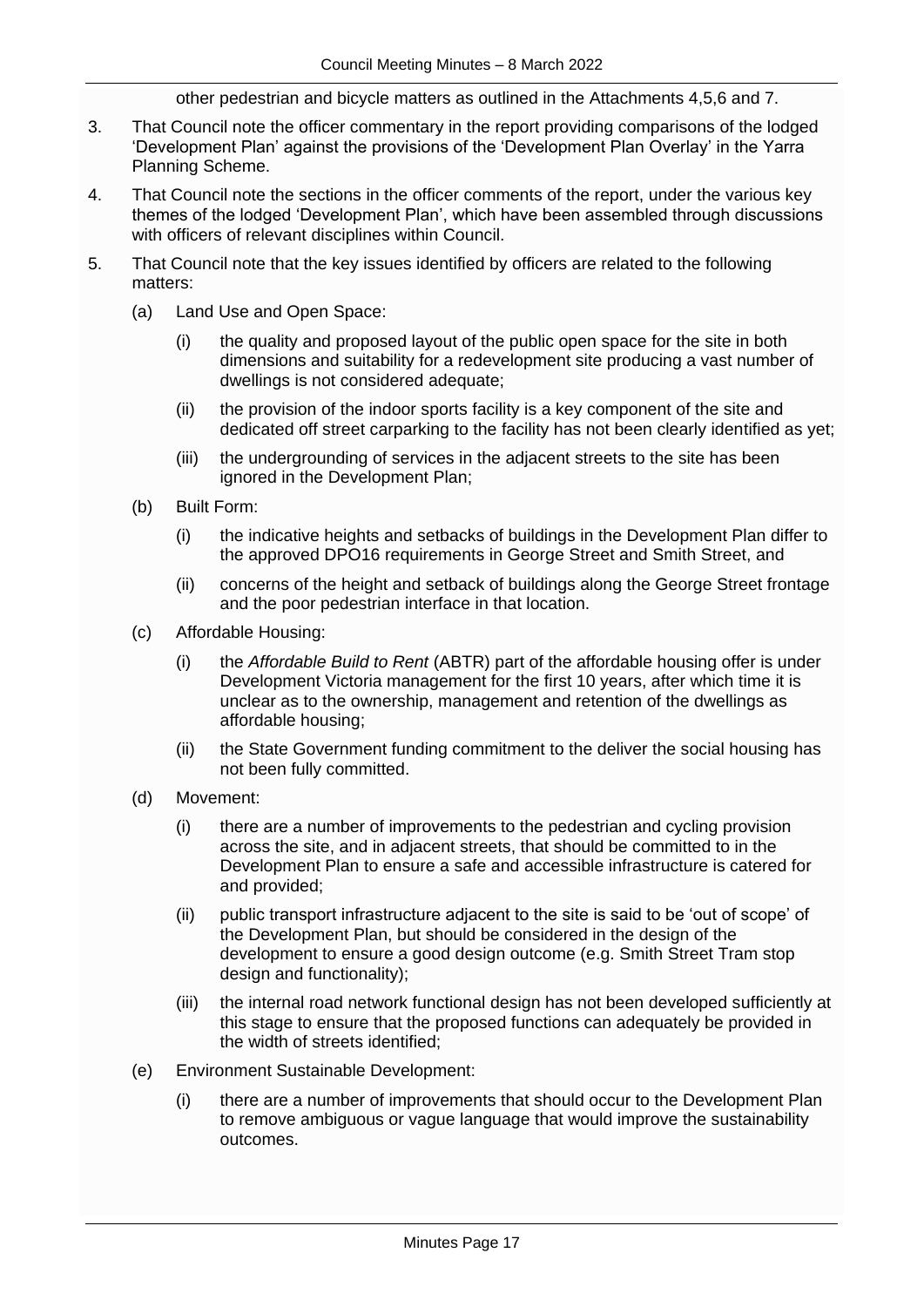- 6. That Council resolve to write to the Department Environment, Land, Water and Planning advising of the expressed Council concerns and the requested changes as outlined in the table in Attachment 8, and also provide a copy to Development Victoria.
- 7. That the Mayor write to the Minister for Planning advising of the following particular concerns regarding the provisions of the Development Plan as outlined in this recommendation.
- 8. That Council advocate to the Treasurer and the Minister for Housing to seek to secure Victorian Big Housing Build (VBHB) funding to deliver the affordable housing for the development.
- 9. That the Council note the proximity to the proposed Wellington Street site of the Big Build, and that the Mayor write to the Minister for Planning asking whether this site has been considered as an alternate location for the social and affordable housing apartments currently proposed to be built on the Wellington Street site.

**CARRIED UNANIMOUSLY**

*The Mayor adjourned the meeting at 9.31pm. The meeting resumed at 9.38pm.*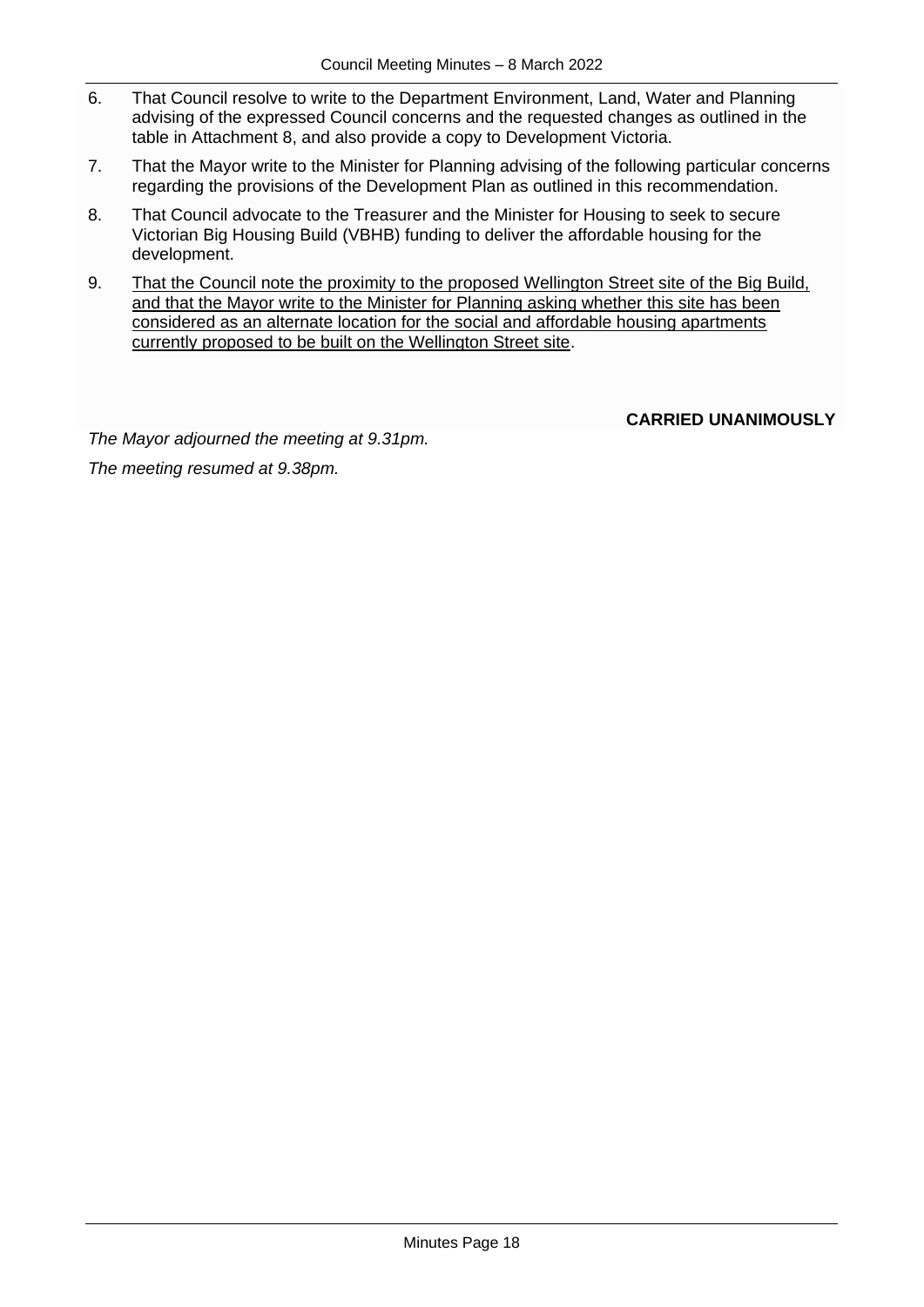## <span id="page-18-0"></span>8.4 Local Liveable Streets

| <b>Reference</b>  | D22/39503                              |
|-------------------|----------------------------------------|
| Author            | Hayley McNicol - Senior Urban Designer |
| <b>Authoriser</b> | Director Planning and Place Making     |

#### **RECOMMENDATION** Start time: 9.39pm

- 1. That Council:
	- (a) note the officer report regarding the proposed *Local Liveable Streets* document;
	- (b) note the *Local Liveable Streets* document and its content as shown in Attachment 1;
	- (c) note that the *Local Liveable Streets* document is high level and allows for further work consistent with other Council strategies and policies to be undertaken as projects are identified and taken forward for more detailed design work;
	- (d) note that the *Local Liveable Streets* document sets out a range of possible community led ideas, some of which are covered by existing programmes and budgets, and
	- (e) note the process for assessing medium and larger scale ideas from the community, and that any of those eligible projects would need to run through the annual budget process for consideration and determination regarding budget allocation.
- 2. That Council adopt the attached *Local Liveable Streets* document as shown in Attachment 1, to help guide and support future improvements and projects to local streets.

*Councillor Mohamud returned to the meeting 9.40pm Councillor O'Brien returned to the meeting at 9.40pm*

#### *Public Submissions*

*The following people addressed Council on the matter: Steven Vaughan, Let's Enhance Gleadell Street; and Jeremy Lawrence, Streets Alive Yarra.*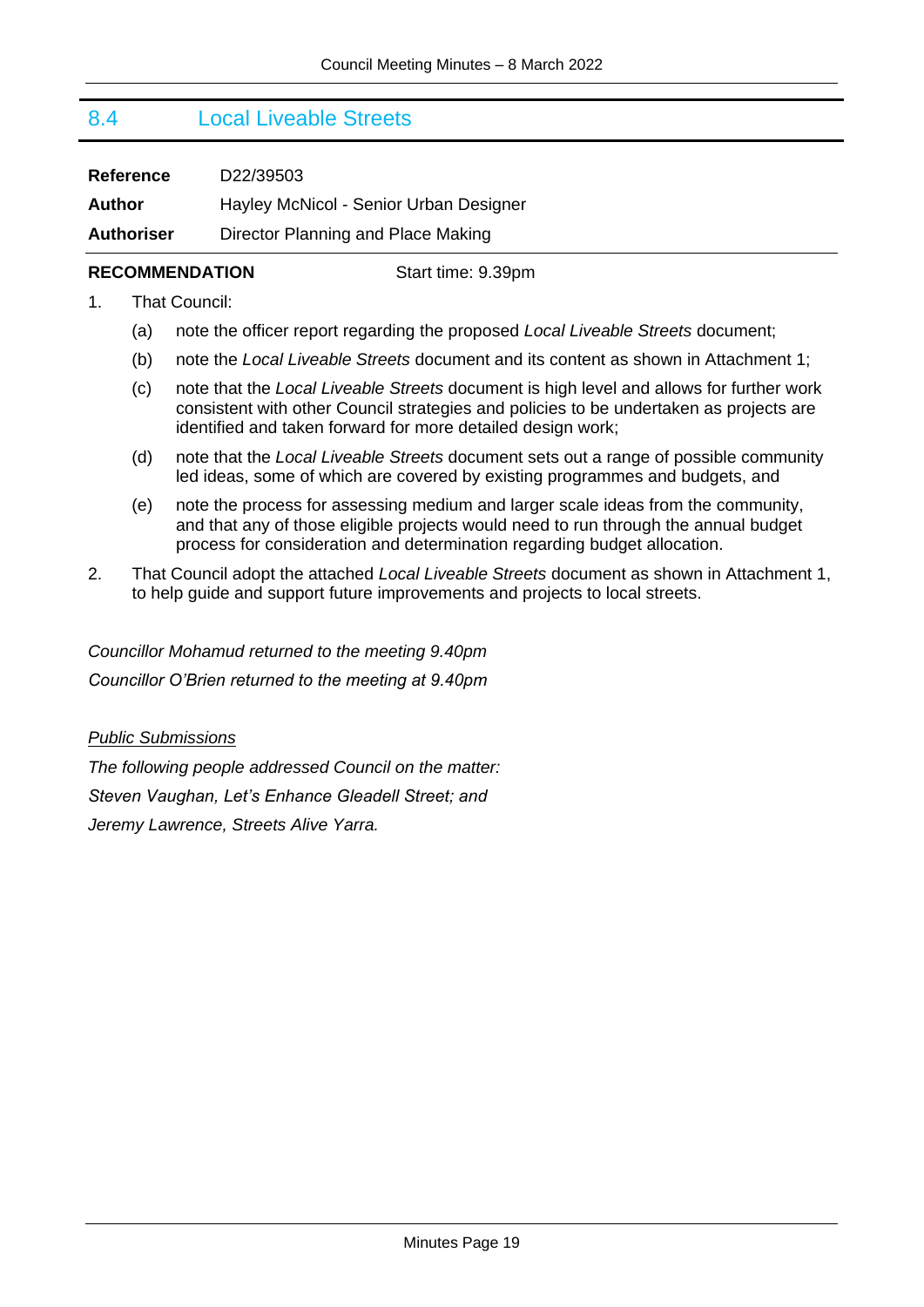### <span id="page-19-0"></span>**COUNCIL RESOLUTION**

**Moved:** Councillor Stone **Seconded:** Councillor Mohamud

- 1. That Council:
	- (a) note the officer report regarding the proposed *Local Liveable Streets* document;
	- (b) note the *Local Liveable Streets* document and its content as shown in Attachment 1;
	- (c) note that the *Local Liveable Streets* document is high level and allows for further work consistent with other Council strategies and policies to be undertaken as projects are identified and taken forward for more detailed design work;
	- (d) note that the *Local Liveable Streets* document sets out a range of possible community led ideas, some of which are covered by existing programmes and budgets, and
	- (e) note the process for assessing medium and larger scale ideas from the community, and that any of those eligible projects would need to run through the annual budget process for consideration and determination regarding budget allocation.
- 2. That Council adopt the attached *Local Liveable Streets* document as shown in Attachment 1, to help guide and support future improvements and projects to local streets.

#### **CARRIED UNANIMOUSLY**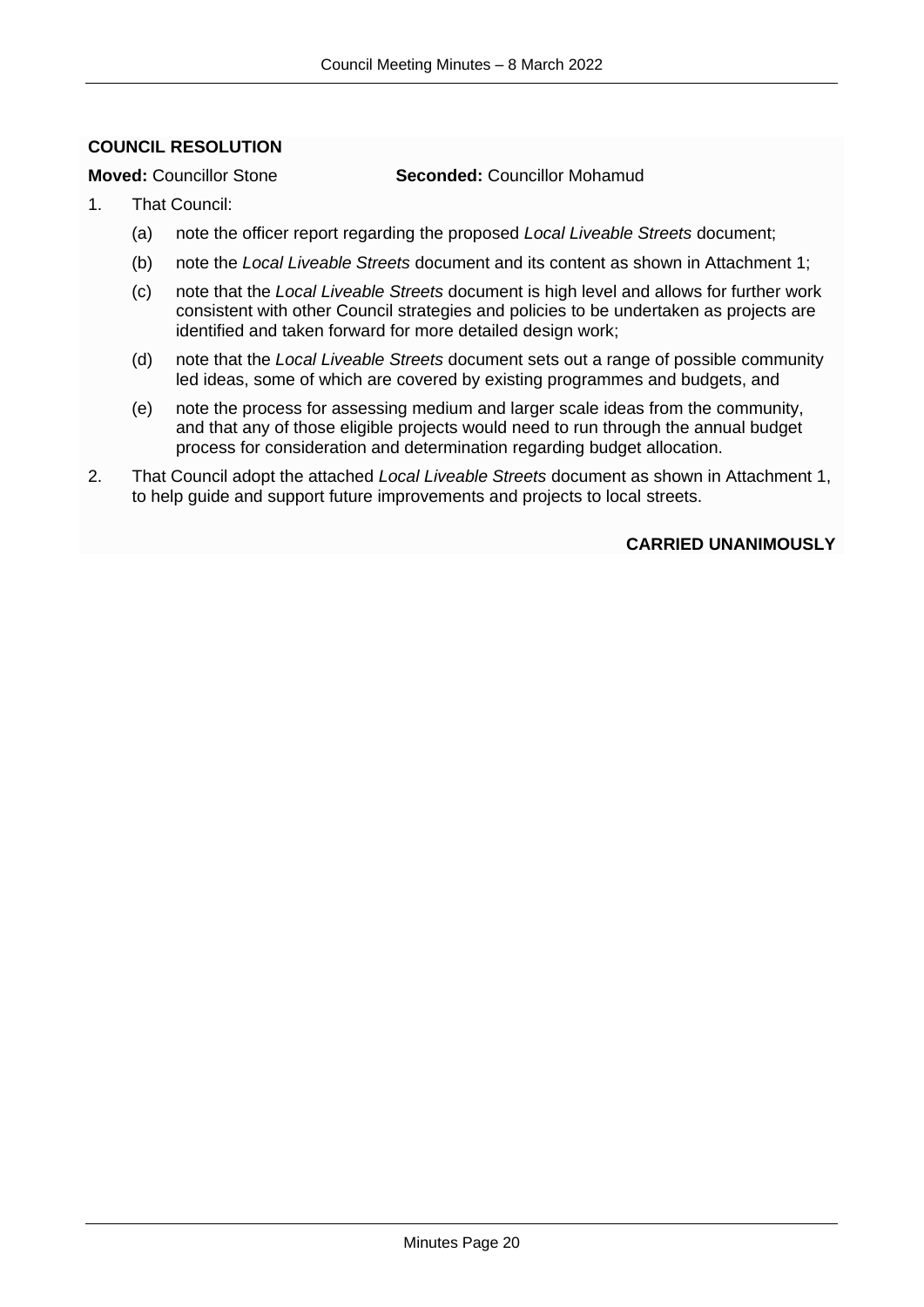### <span id="page-20-0"></span>8.5 Place Making Framework

**Reference** D22/39520

**Author** Susan Stanes - Senior Coordinator Design and Place Making

**Authoriser** Director Planning and Place Making

#### **RECOMMENDATION** Start time: 9.48pm

- 1. That Council:
	- (a) note the officer report regarding the proposed final *Place Making Framework* document;
	- (b) note the *Place Making Framework* document and content as shown in Attachment 1.
	- (c) note that the *Place Making Framework* sits alongside the *Local Liveable Streets* document to ensure quality design outcomes in Yarra's public spaces including local neighbourhood streets;
	- (d) note that the *Place Making Framework* (PMF) sets out to define what 'place making' is, the Council's role and identify its priorities; and
	- (e) note that the *Place Making Framework* sets out a place making approach for Yarra, and outlines the key spatial areas of the municipality that would benefit from specific coordinated planning and delivery.
- 2. That Council adopt the final *Place Making Framework* document as shown in Attachment 1 to serve as the guiding document for the organisation to plan, develop, implement and manage place making projects.

#### *Public Submission*

*Steven Vaughan, Let's Enhance Gleadell Street addressed Council on the matter.*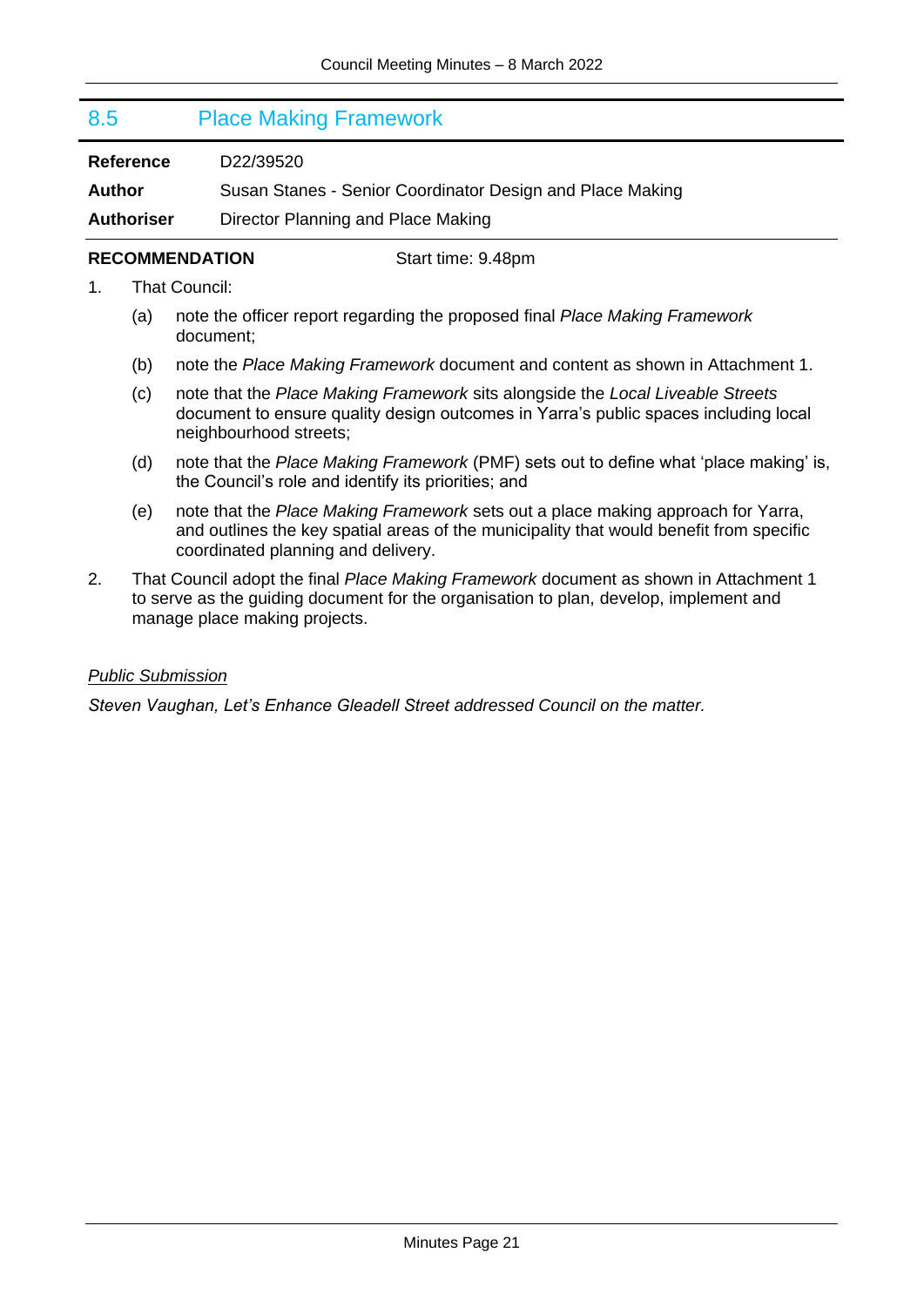#### <span id="page-21-0"></span>**COUNCIL RESOLUTION**

#### **Moved:** Councillor Crossland **Seconded:** Councillor Landes

- 1. That Council:
	- (a) note the officer report regarding the proposed final *Place Making Framework* document;
	- (b) note the *Place Making Framework* document and content as shown in Attachment 1.
	- (c) note that the *Place Making Framework* sits alongside the *Local Liveable Streets* document to ensure quality design outcomes in Yarra's public spaces including local neighbourhood streets;
	- (d) note that the *Place Making Framework* (PMF) sets out to define what 'place making' is, the Council's role and identify its priorities; and
	- (e) note that the *Place Making Framework* sets out a place making approach for Yarra, and outlines the key spatial areas of the municipality that would benefit from specific coordinated planning and delivery.

**CARRIED**

2. That Council adopt the final *Place Making Framework* document as shown in Attachment 1 to serve as the guiding document for the organisation to plan, develop, implement and manage place making projects.

#### **CALL FOR A DIVISION**

**For:** Councillors Stone, Crossland, Mohamud, Nguyen, Landes and Wade

**Against:** Councillors Jolly and O'Brien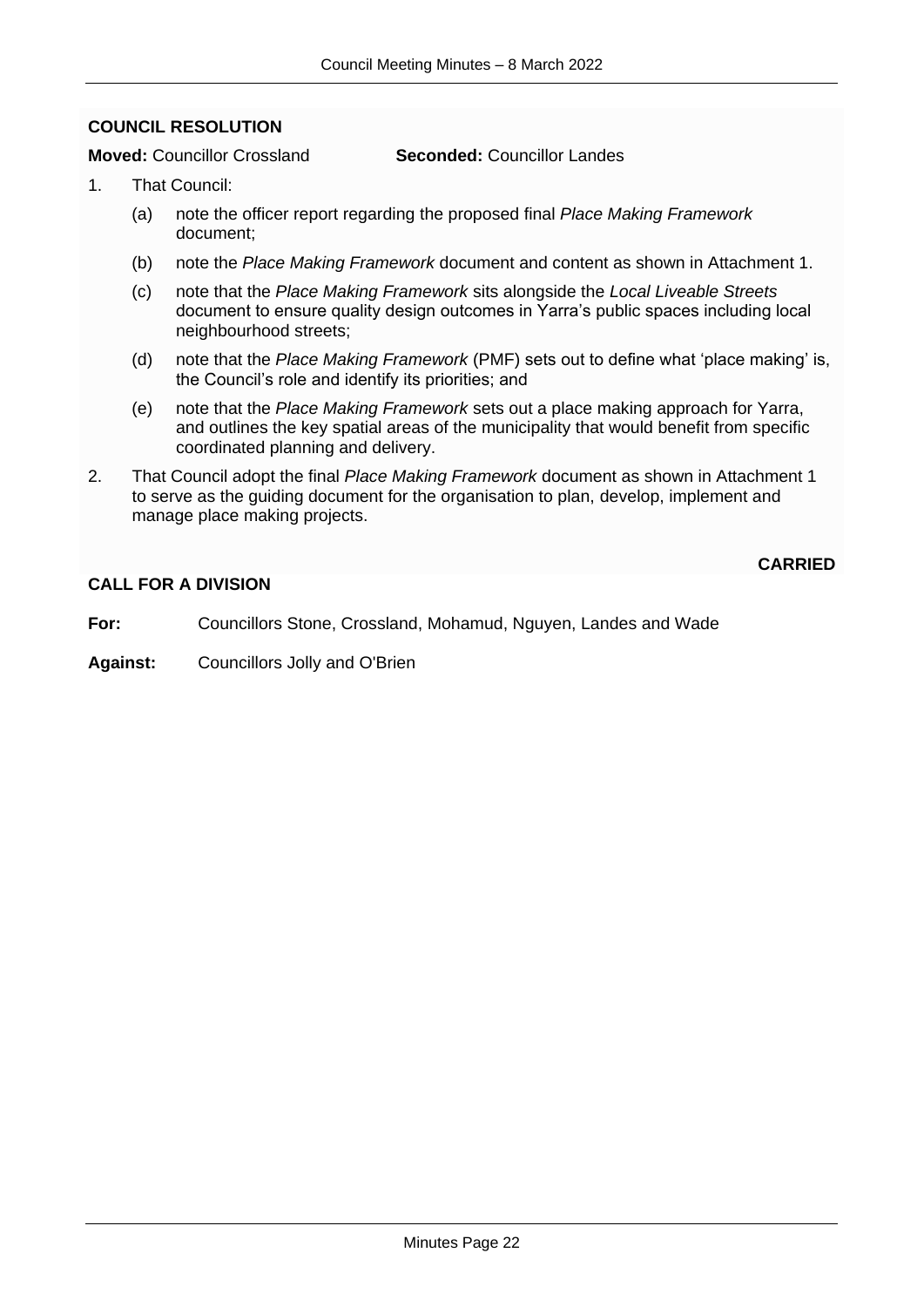## <span id="page-22-0"></span>8.6 Yarra Transport Strategy - Moving Forward: Exhibition Draft

**Reference** D22/39487

**Author** Simon Exon - Unit Manager Strategic Transport

**Authoriser** Director Planning and Place Making

#### **RECOMMENDATION** Start time: 10.02pm

- 1. That Council:
	- (a) notes the officer report regarding the draft *Yarra Transport Strategy* as shown in the attachment which includes a vision, objectives, policies and other supporting activities to advance improvements to the transport network;
	- (b) notes that the draft strategy aligns with the key aspects of the *Yarra 2036 Community Vision and* Strategic Objective 5 of the *Council Plan 2021-2025*;
	- (c) note that the draft strategy would provide specific policy direction for the progression of future actions to progress transport outcomes in the municipality;
	- (d) note the recommended consultation approach as outlined in the report to engage with the community and seek comments for Council consideration;
	- (e) authorises the Interim CEO to place the attached draft *Yarra Transport Strategy* on public exhibition for a period of 4 weeks;
	- (f) require officers to bring back a further report after the exhibition period outlining the submissions, officers comments and a revised *Yarra Transport Strategy* for further Council consideration; and
	- (g) note that following the adoption of a *Yarra Transport Strategy* that officers will prepare an action plan for Council consideration.

#### *Public Submissions*

*The following people addressed Council on the matter: Jeremy Lawrence, Streets Alive Yarra; Steven Vaughan, Let's Enhance Gleadell Street; and Shane Delphine, Yarra Climate Action Now.*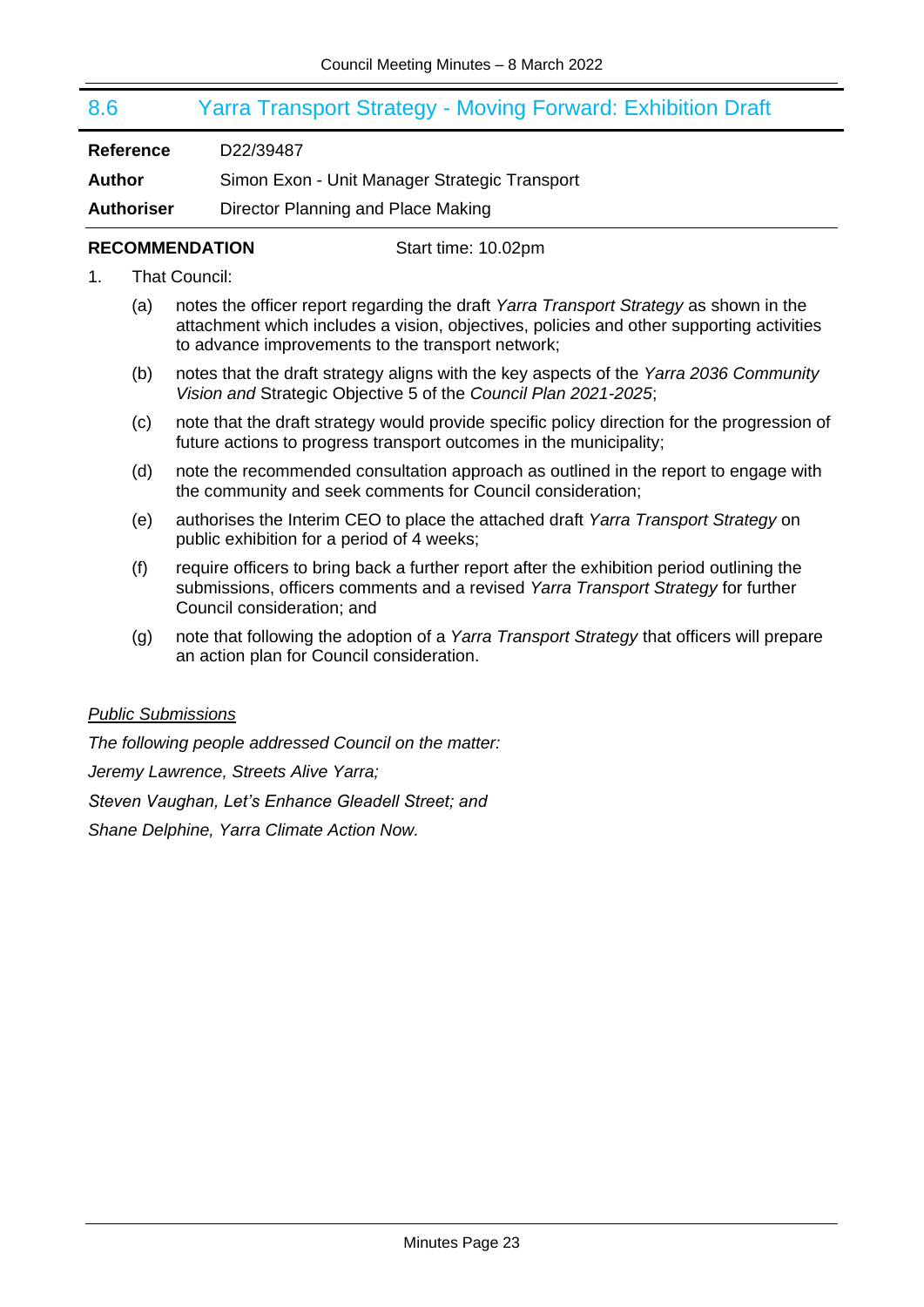#### <span id="page-23-0"></span>**COUNCIL RESOLUTION**

#### **Moved:** Councillor Nguyen **Seconded:** Councillor Landes

- 1. That Council:
	- (a) notes the officer report regarding the draft *Yarra Transport Strategy* as shown in the attachment which includes a vision, objectives, policies and other supporting activities to advance improvements to the transport network;
	- (b) notes that the draft strategy aligns with the key aspects of the *Yarra 2036 Community Vision and* Strategic Objective 5 of the *Council Plan 2021-2025*;
	- (c) note that the draft strategy would provide specific policy direction for the progression of future actions to progress transport outcomes in the municipality;
	- (d) note the recommended consultation approach as outlined in the report to engage with the community and seek comments for Council consideration;
	- (e) authorises the Interim CEO to place the attached draft *Yarra Transport Strategy* on public exhibition for a period of 4 weeks;
	- (f) require officers to bring back a further report after the exhibition period outlining the submissions, officers comments and a revised *Yarra Transport Strategy* for further Council consideration; and
	- (g) note that following the adoption of a *Yarra Transport Strategy* that officers will prepare an action plan for Council consideration.

#### **CARRIED**

#### **CALL FOR A DIVISION**

- **For:** Councillors Stone, Crossland, Mohamud, Nguyen, Landes and Wade
- **Against:** Councillors Jolly and O'Brien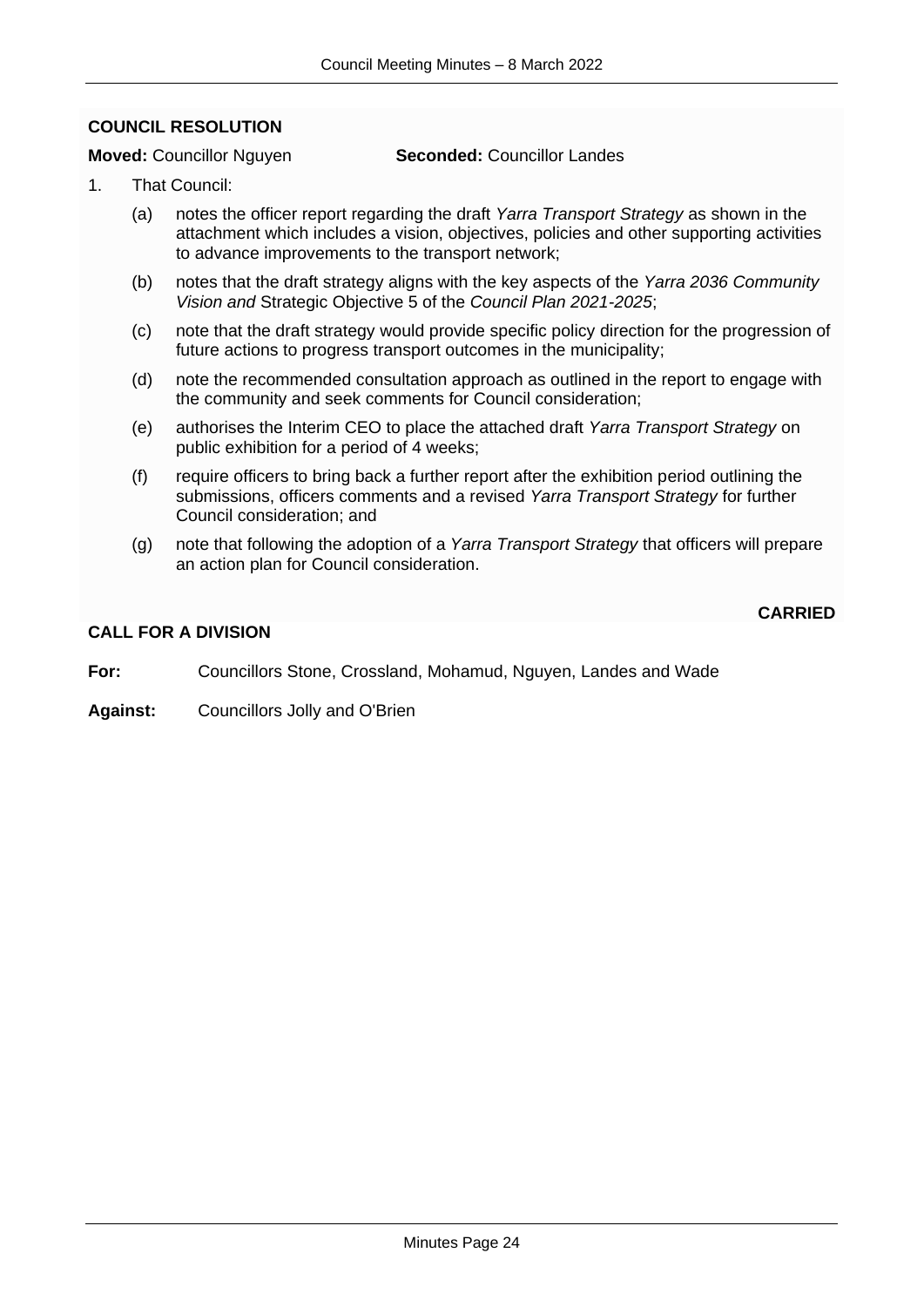## <span id="page-24-0"></span>8.7 Brunswick Street Oval Precinct Redevelopment Update

| <b>Reference</b>  | D22/39582                                    |
|-------------------|----------------------------------------------|
| Author            | Ann Limbrey - Building Projects Manager      |
| <b>Authoriser</b> | <b>Acting Director City Works and Assets</b> |

#### **RECOMMENDATION** Start time: 10.19pm

- 1. That Council:
	- (a) note the revised design for the Brunswick Street Oval Precinct (BSOP) Redevelopment and support for the design by the Edinburgh Gardens Sporting Community (EGSC), Sport and Recreation Victoria (SRV) and internal project stakeholders;
	- (b) note that a two stage approach to project delivery is proposed as being necessary to allow the Stage 1 (Sports Pavilion) construction to proceed in the near term, subject to the further approval of Council and planning approval;
	- (c) note the proposal of the State to apply the announced \$6.5 million of funding towards the construction of Stage 1, which (subject to further Council approval and planning approval) could commence construction in early 2023, and that officers have applied to SRV for a funding agreement for Stage 1 activities;
	- (d) note that Stage 2 is currently not fully funded and requires a further contribution from the State of \$6.315 million (along with Council's allocated contribution of \$2.685m) to be viable;
	- (e) note EGSC's reservations about the staging and in particular the concerns of Fitzroy Tennis Club that Stage 2 (Tennis/Community Pavilion, Tennis Courts and Grandstand works) is currently not fully funded;
	- (f) endorse the undertaking of community consultation on the BSOP Redevelopment revised design and staging to obtain feedback from the general community on the revised proposal;
	- (g) note that officers will provide a further report to Council (anticipated in late May 2022) that will provide an overview of the outcomes of the consultation and seek further direction from Council on proceeding with a planning application for the project;
	- (h) note the officer recommendation supporting a Yarra Planning Scheme clause 52.30 (State Project) planning approval approach, subject to Council's support for the project as project proponent and the planning approach; and
	- (i) note that officers have applied to Department of Environment Land Water and Planning (DELWP) to confirm whether the project has "State Project" status and are liaising on the requirements to ensure that the proposed further community consultation by Council on the revised design will meet the consultation requirements of the prospective clause 52.30 planning process.

#### *Public Submission*

*Gabrielle Murphy, Edinburgh Gardens Sporting Community addressed Council on the matter.*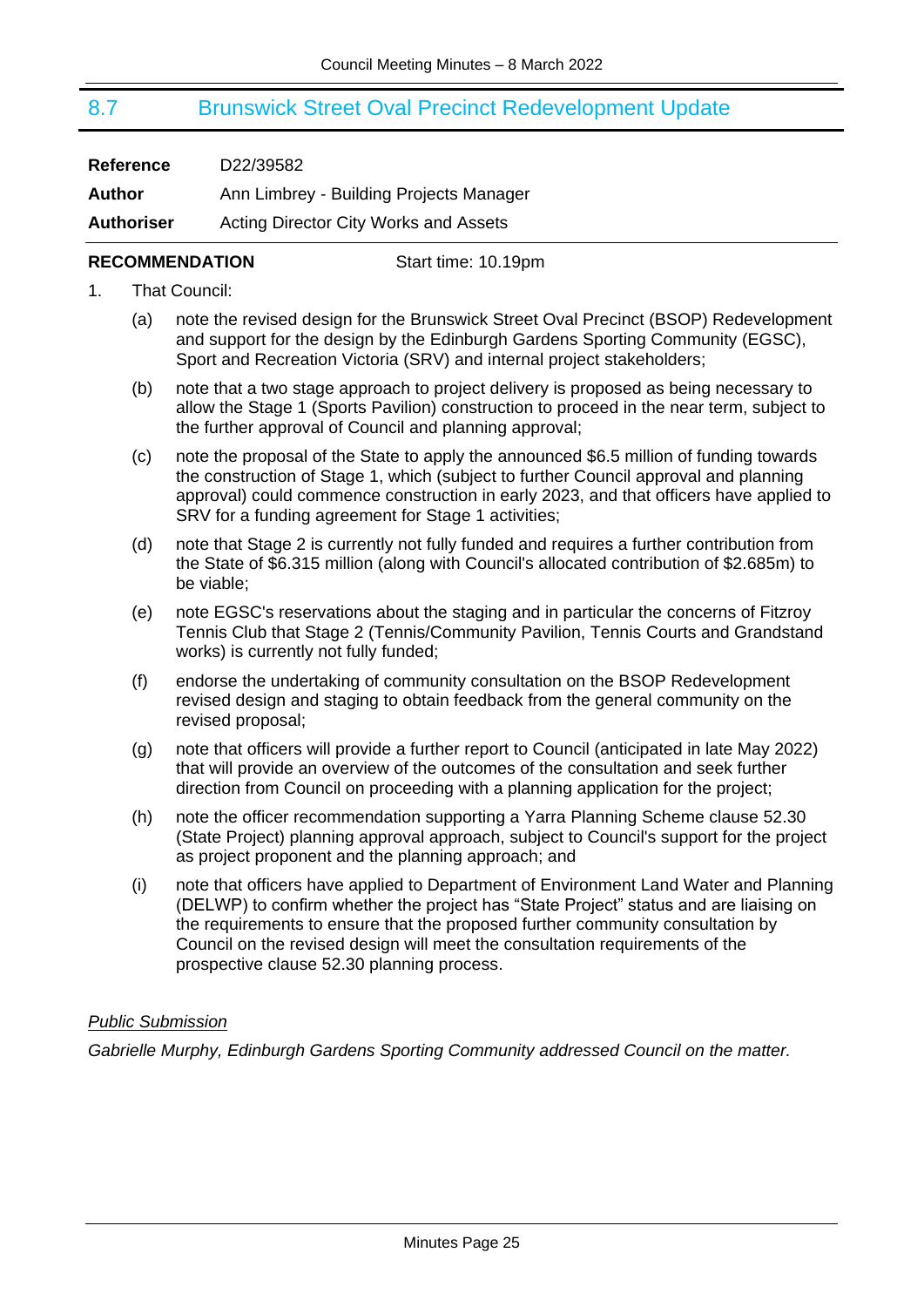#### <span id="page-25-0"></span>**COUNCIL RESOLUTION**

**Moved:** Councillor Stone **Seconded:** Councillor O'Brien

- 1. That Council:
	- (a) note the revised design for the Brunswick Street Oval Precinct (BSOP) Redevelopment and support for the design by the Edinburgh Gardens Sporting Community (EGSC), Sport and Recreation Victoria (SRV) and internal project stakeholders;
	- (b) note that a two stage approach to project delivery is proposed as being necessary to allow the Stage 1 (Sports Pavilion) construction to proceed in the near term, subject to the further approval of Council and planning approval;
	- (c) note the proposal of the State to apply the announced \$6.5 million of funding towards the construction of Stage 1, which (subject to further Council approval and planning approval) could commence construction in early 2023, and that officers have applied to SRV for a funding agreement for Stage 1 activities;
	- (d) note that Stage 2 is currently not fully funded and requires a further contribution from the State of \$6.315 million (along with Council's allocated contribution of \$2.685m) to be viable;
	- (e) note EGSC's reservations about the staging and in particular the concerns of Fitzroy Tennis Club that Stage 2 (Tennis/Community Pavilion, Tennis Courts and Grandstand works) is currently not fully funded;
	- (f) endorse the undertaking of community consultation on the BSOP Redevelopment revised design and staging to obtain feedback from the general community on the revised proposal;
	- (g) note that officers will provide a further report to Council (anticipated in late May 2022) that will provide an overview of the outcomes of the consultation and seek further direction from Council on proceeding with a planning application for the project;
	- (h) note the officer recommendation supporting a Yarra Planning Scheme clause 52.30 (State Project) planning approval approach, subject to Council's support for the project as project proponent and the planning approach; and
	- (i) note that officers have applied to Department of Environment Land Water and Planning (DELWP) to confirm whether the project has "State Project" status and are liaising on the requirements to ensure that the proposed further community consultation by Council on the revised design will meet the consultation requirements of the prospective clause 52.30 planning process.

**CARRIED UNANIMOUSLY**

*The Mayor adjourned the meeting at 10.32pm The meeting resumed at 10.38pm*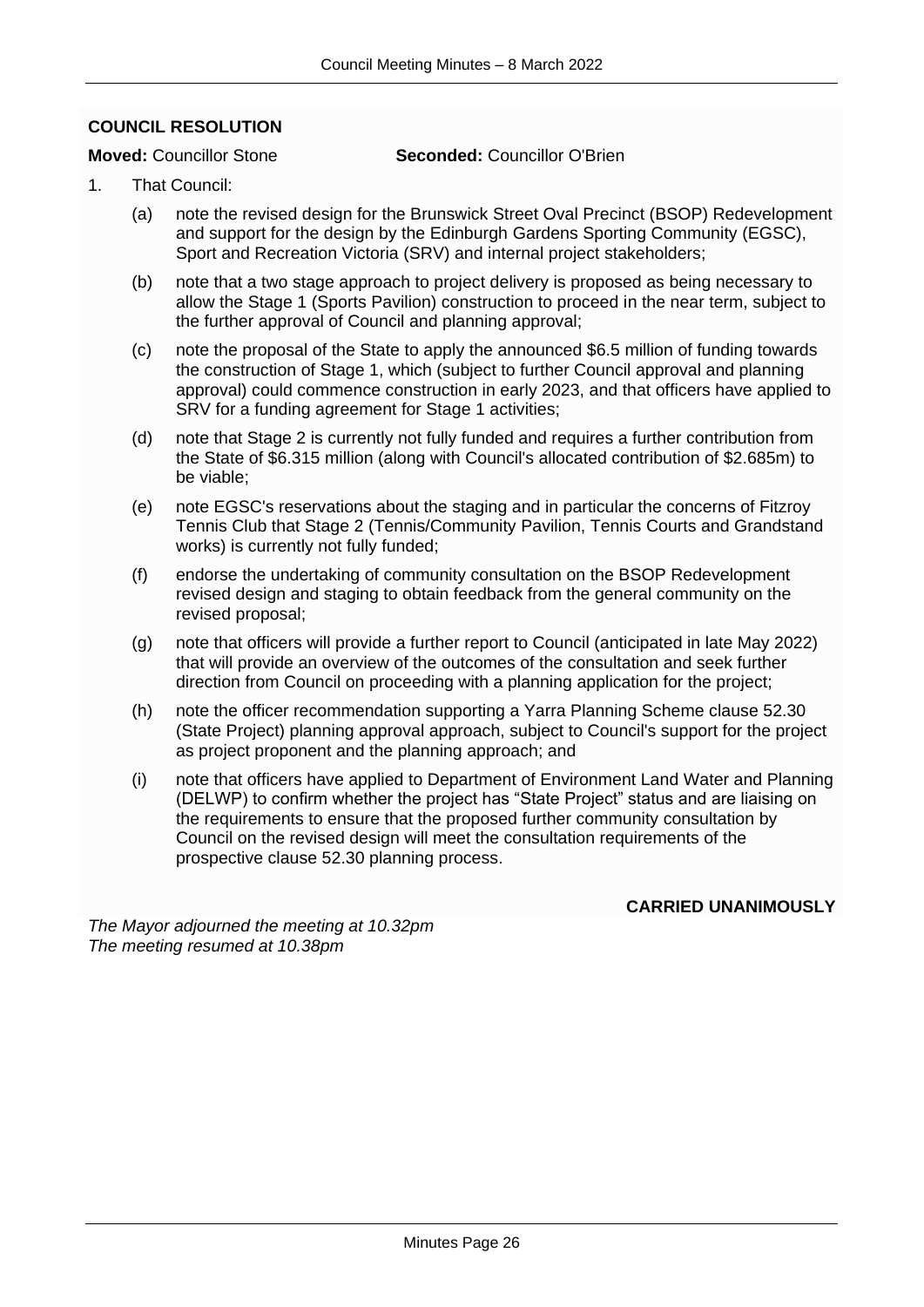## <span id="page-26-0"></span>8.8 Proposed Discontinuance of Road at 1 Stephenson Street, **Cremorne**

| <b>Reference</b>  | D22/33171                                   |
|-------------------|---------------------------------------------|
| Author            | <b>Bill Graham - Coordinator Valuations</b> |
| <b>Authoriser</b> | Director Corporate, Business and Finance    |

#### **RECOMMENDATION** Start time: 10.38pm

- 1. That Council, acting under clause 3 of schedule 10 0f the *Local Government Act 1989* (**Act**):
	- (a) resolves, having followed all the required statutory procedures pursuant to sections 207A and 223 of the Act pursuant to its power under clause 3 of Schedule 10 of the Act, and being of the opinion that the road at 1 Stephenson Street, Cremorne, and being part of the land contained in certificate of title volume 3193 folio 521 (shown marked as the 56m2 parcel on the title plan attached a schedule 1 to this report) (**Road**) is not reasonably required for public use for the reasons set out in this report;
	- (b) directs that a notice pursuant to the provisions of clause 3(a) of Schedule 10 of the Act is to be published in the *Victoria Government Gazette*;
	- (c) directs that once discontinued, the Road be transferred to Victorian Rail Track (**VicTrack**) for an agreed market value of \$600,000 plus GST;
	- (d) directs that the Interim CEO sign any transfer or transfers of the Road and any other documents required to be signed in connection with the discontinuance of the Road and its subsequent transfer to VicTrack;
	- (e) directs that any easements, rights or interests required to be created or saved over the Road by any authority be done so and not be affected by the discontinuance and sale of the Road; and
	- (f) directs that VicTrack be required to consolidate the title to the discontinued Road with the land contained in the certificates of title to the surrounding land, by no later than 6 months after the date of transfer of the discontinued Road.

#### *Public Submissions*

*The following people addressed Council on the matter:*

*Philip Connole; and*

*Gary Shadforth, Cremorne Community Inc.*

#### <span id="page-26-1"></span>**COUNCIL RESOLUTION**

**Moved:** Councillor Landes **Seconded:** Councillor Crossland

- 1. That Council, acting under clause 3 of schedule 10 0f the *Local Government Act 1989* (**Act**):
	- (a) resolves, having followed all the required statutory procedures pursuant to sections 207A and 223 of the Act pursuant to its power under clause 3 of Schedule 10 of the Act, and being of the opinion that the road at 1 Stephenson Street, Cremorne, and being part of the land contained in certificate of title volume 3193 folio 521 (shown marked as the 56m2 parcel on the title plan attached a schedule 1 to this report) (**Road**) is not reasonably required for public use for the reasons set out in this report;
	- (b) directs that a notice pursuant to the provisions of clause 3(a) of Schedule 10 of the Act is to be published in the *Victoria Government Gazette*;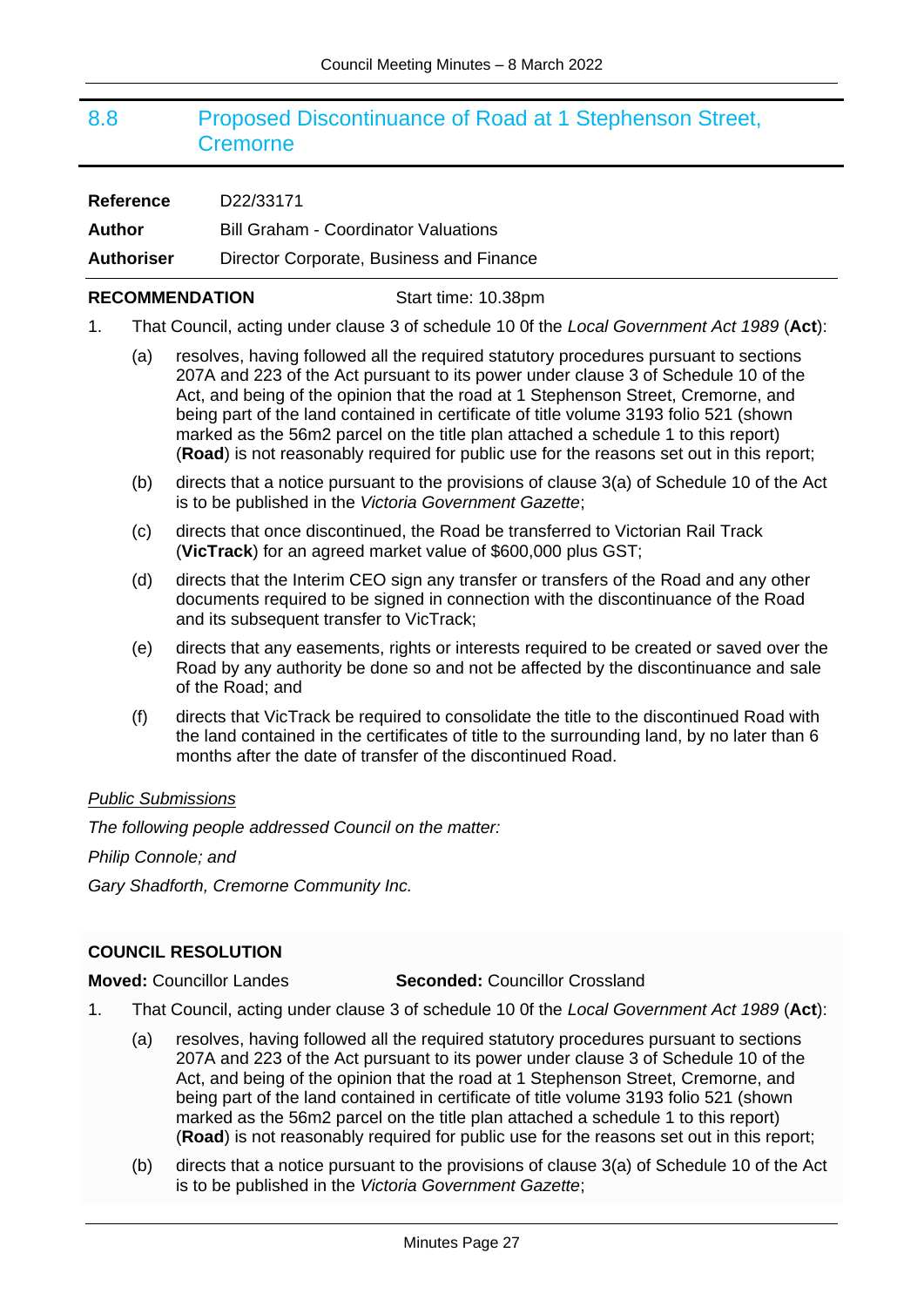- (c) directs that once discontinued, the Road be transferred to Victorian Rail Track (**VicTrack**) for an agreed market value of \$600,000 plus GST;
- (d) directs that the Interim CEO sign any transfer or transfers of the Road and any other documents required to be signed in connection with the discontinuance of the Road and its subsequent transfer to VicTrack;
- (e) directs that any easements, rights or interests required to be created or saved over the Road by any authority be done so and not be affected by the discontinuance and sale of the Road; and
- (f) directs that VicTrack be required to consolidate the title to the discontinued Road with the land contained in the certificates of title to the surrounding land, by no later than 6 months after the date of transfer of the discontinued Road.
- 2. That Council note that its adopted Open Space Strategy 2020 has specific recommendations for increased open space provision in Cremorne and South Richmond.
- 3. That Council also notes this site exists in the suburb of Cremorne and that the Council, in partnership with the State Government, has prepared and adopted the Cremorne Place Implementation Plan (CPIP), that amongst other things, seeks to provide further open space in Cremorne to service the increased population; and in this regard, refers to the potential for some open space improvements in the precinct through discussions with VicTrack .
- 4. That Council also notes:
	- (a) the recent sale by VicTrack of the parcel of land at 1 Stephenson Street and the high value attained in that sale;
	- (b) that there are other parcels of land in the vicinity of 1 Stephenson Street, some of which are possibly surplus to VicTrack requirements; and
	- (c) that Council Officers and VicTrack have engaged in various negotiations concerning these parcels of land over recent years.
- 5. Council now directs the Interim CEO and Council Officers to recommence purposeful negotiations and discussions with VicTrack in order to seek opportunities to:
	- (a) provide further much needed Open Space in Cremorne, and progress opportunities for further open space in the precinct through surplus or underutilised VicTrack sites; and
	- (b) specifically seek to explore potential for the Wangaratta Reserve to be expanded into the existing titles (and road) of the abutting streets owned by VicTrack.
- 6. Council directs Council officers to engage in discussions and purposeful negotiations about any other relevant parcels of land in the precinct; particularly those that may give rise to opportunities to expand Open Space in the area.
- 7. That the Mayor write to and seek to meet with relevant Ministers (including the Treasurer) and also to the Local Member of Parliament, seeking to explore opportunities for further open space in the precinct through surplus or underutilised Government land.
- 8. That officers note the amount of funds received for the closed road and that in future an equivalent amount and more will need to be applied to open space acquisition or expansion in Cremorne or the Wangaratta Street area.

#### **CARRIED UNANIMOUSLY**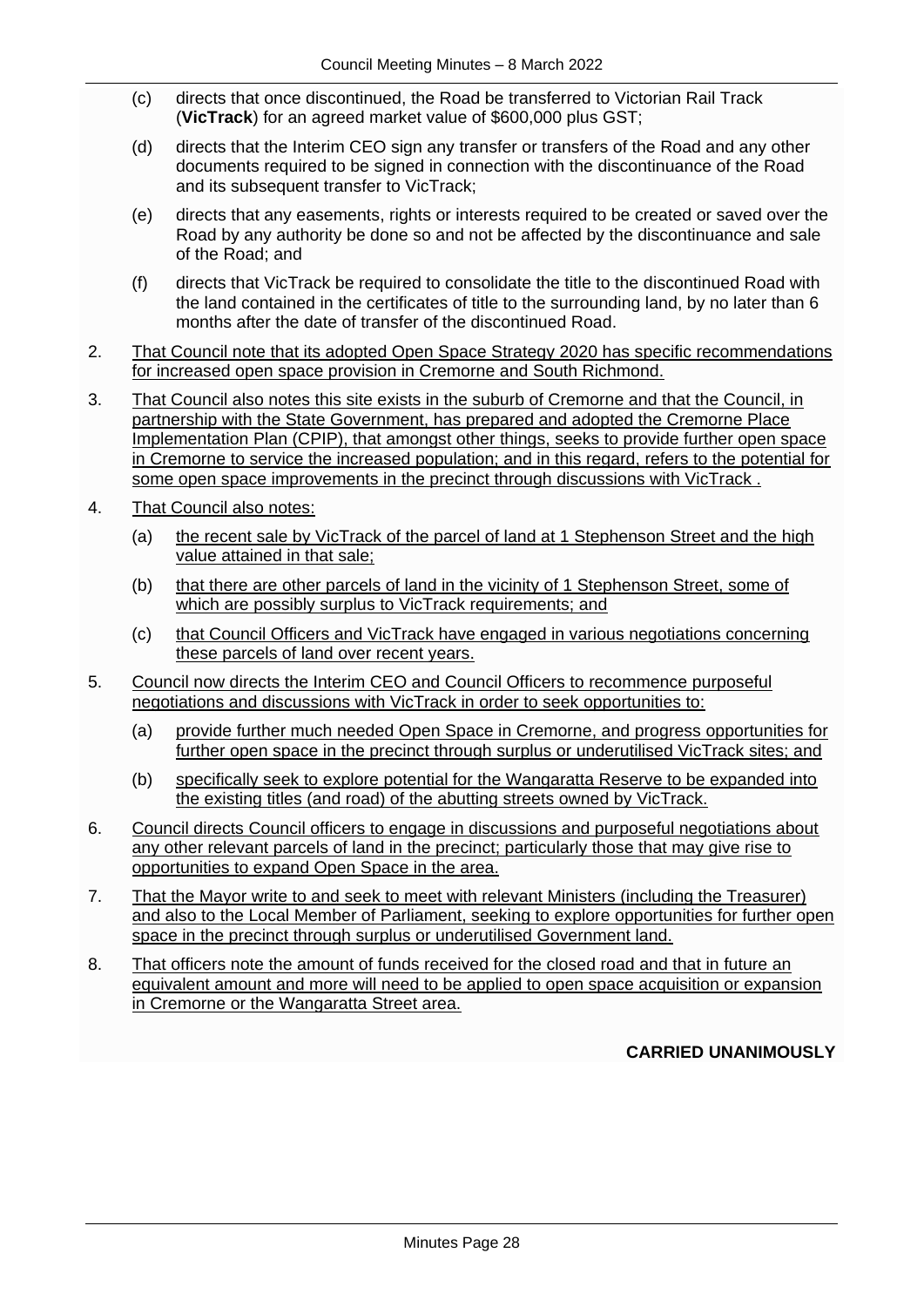## <span id="page-28-0"></span>8.9 Motions for ALGA National General Assembly

| <b>Reference</b>  | D21/21705                                      |
|-------------------|------------------------------------------------|
| Author            | <b>Rhys Thomas - Senior Governance Advisor</b> |
| <b>Authoriser</b> | Group Manager Chief Executive's Office         |

#### **RECOMMENDATION** Start time: 11.09pm

- 1. That Council endorse the following motions for submission to the Australian Local Government Association (ALGA) National General Assembly to be held on 19-22 June 2022, as tabled:
	- $\qquad \qquad \textbf{(a)} \qquad \qquad \boxed{ \qquad \qquad }$
	- $(b)$

#### <span id="page-28-1"></span>**COUNCIL RESOLUTION**

**Moved:** Councillor Stone **Seconded:** Councillor O'Brien

1. That Council endorse the following motion for submission to the Australian Local Government Association (ALGA) National General Assembly to be held on 19-22 June 2022, as tabled:

#### **Motion – Multilevel Climate Action**

- 1. That this National General Assembly:
	- (a) Acknowledge and endorse the ALGA call for a Local Government Climate Response Partnership Fund of \$200 million per annum over four years to help councils address the impacts of climate change in their communities;
	- (b) Acknowledge that such a fund would create the multilevel governance called for in the Paris Agreement of 2015;
	- (c) Note that significant funds and support for local government will be needed to prevent the worst impact of climate change on local communities and so call on the national government to create a Local Government Climate Response Partnership Fund of at least \$200 million per annum and work with local governments on existing and emerging local and regional projects to rapidly drive down emissions before 2030; and
	- (d) Call on the national government to put in place a Climate Action Regulatory Reform Working Group to remove regulatory, policy and other barriers to climate action for local governments and communities and ensure policy coherence and synchronisation at all levels of Government and with relevant industry stakeholders.

#### **National Objective**

Australia is a signatory to the Paris Agreement, a **legally binding international treaty on climate change,** adopted in December 2015 with a goal **to limit global warming to 1.5 degrees Celsius.**

The agreement also requires **multilevel action**; all tiers of government working together to achieve this target. In Australia, local governments around the nation have long been at the forefront of climate action, yet local governments does not feature in the national government's plans for climate action.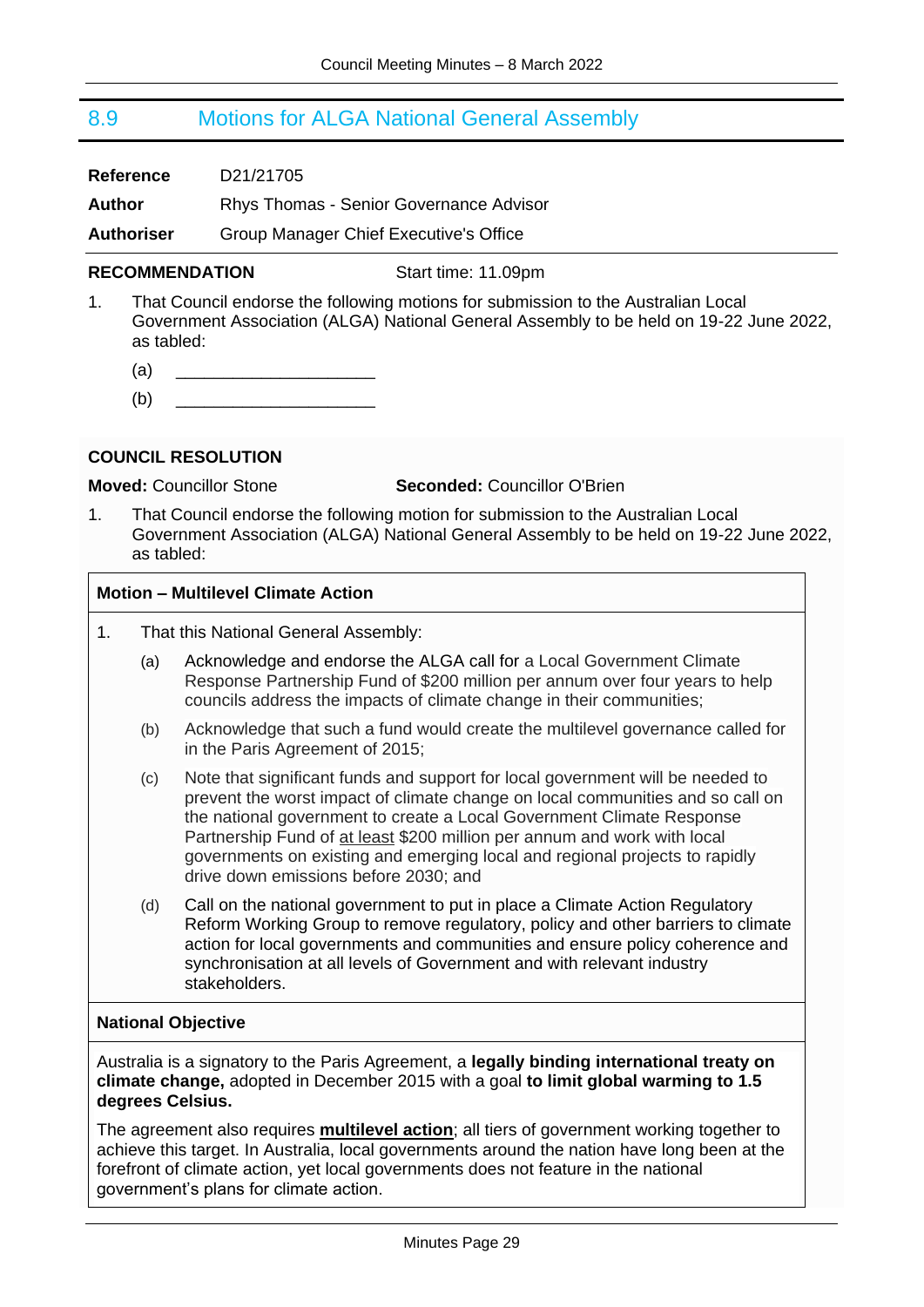The Australian Local Government Association has called on the next Australian government to support communities in their climate change response by investing in a Local Government Climate Change Partnership Fund of \$200 million per annum over four years. This fund would contribute to the national objective of meeting the Australian government's 2030 emission reduction target, but also protect local communities, their environment and infrastructure from the worst impacts of climate change

These impacts are being keenly felt across Australia now, and the costs in terms of damage and lives lost steadily increasing. Local governments are the most poorly funded level of government yet are taking significant action to mitigate against climate change and protect their communities from its worst impacts.

Local, state and federal governments need to work in partnership on this urgent and largescale task to both mitigate and adapt to climate change. Local governments need more funding, policy, regulatory and practical support in this task.

#### **Summary of Key Arguments**

The impacts of climate change are being felt keenly across Australia with an increase in the frequency and severity of intense weather events.

The most recent IPCC report<sup>1</sup> which highlighted the forecast impacts on Australia in particular, received little public attention due to being overshadowed by those very impacts the devastating floods along the east coast causing loss of life and property and significant environmental damage.

The need to work collectively to reduce greenhouse gas emissions and limit global temperature rises to protect communities has never been more urgent. The costs of inaction are mounting and being experienced right now.

Local government has been at the forefront of climate action for many years, resulting in significant emission reductions across the nation through local action with many local governments already carbon neutral in their operations. 104 Councils representing 9.9 million citizens<sup>2</sup> around Australia have declared a climate emergency and most councils have developed climate action plans with targets for emission reductions.

A report on the commitments of local government, **State of Play<sup>3</sup>** released in 2021, demonstrated that if all the emission reduction targets set by just 60 Australian local governments were met, emissions would be reduced by 88,200 kt. This would bring Australia 96 percent of the way to meeting its current short term target of a 28 percent reduction by 2030.

Local government has the capacity to deliver on Australia's short term emission reduction targets and much more in partnership with communities who are eager to support and participate in climate action.

However local governments are hampered in taking the action they and their communities have ambition for, due to limited financing, lack of policy support and coherence across the 3 levels of government, and regulatory impediments which prevent local councils from taking progressive and innovative action which will help reduce emissions.

Australia is a signatory to the United Nations Framework Convention on Climate Change and has signed onto the Paris Agreement which calls for multilevel governance on climate action, limiting global warming to 1.5 degrees.

<sup>1</sup> [Climate Change 2022: Impacts, Adaptation and Vulnerability | Climate Change 2022: Impacts, Adaptation and](https://www.ipcc.ch/report/ar6/wg2/)  [Vulnerability \(ipcc.ch\)](https://www.ipcc.ch/report/ar6/wg2/)

<sup>2</sup> CEA - [Home \(climateemergencyaustralia.org.au\)](https://www.climateemergencyaustralia.org.au/)

<sup>&</sup>lt;sup>3</sup> [Cities are Australia's secret net zero weapon —](https://www.icleioceania.org/icleioceanianews/2021/6/18/cities-are-australias-secret-net-zero-weapon) ICLEI Oceania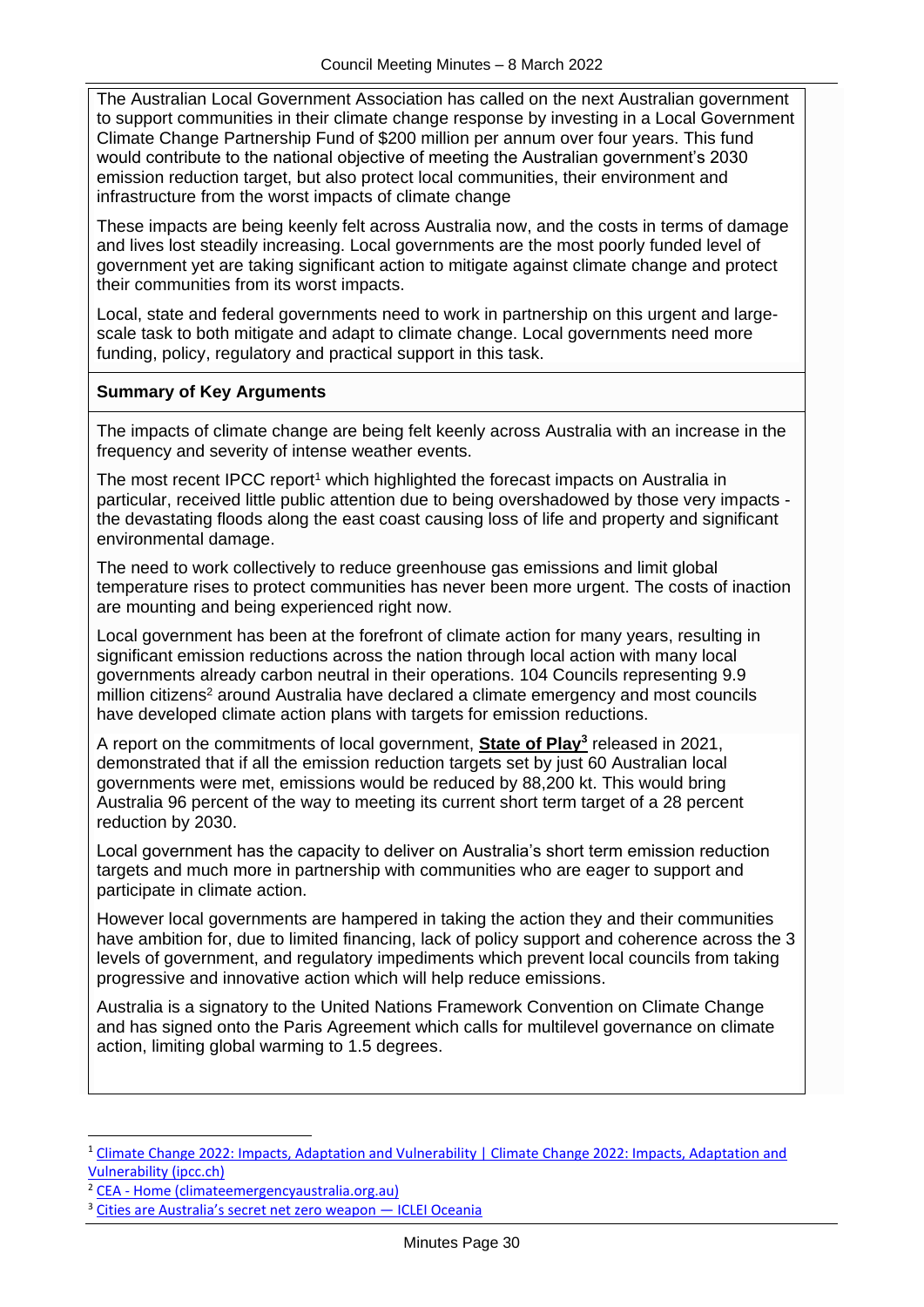Whilst local government does not at present feature in the national government's climate action plans, there is an opportunity now for it to partner with councils across Australia through a proposed Local Government Climate Change Partnership Fund<sup>4</sup> and to work with local governments and other stakeholders to put in place a Climate Action Regulatory Reform Working Group to remove regulatory, policy and other barriers to climate action for local governments.

These two actions will address two of the frequently cited barriers to action for local governments and create the multilevel action called for in the Paris Agreement.

We are already experiencing the costs of inaction on climate change. Australia is uniquely vulnerable to more frequent and extreme weather events with their huge personal, economic and environmental costs. These will have a compounding impact on communities' ability to recover unless decisive action is taken now to limit worst case scenarios.

An investment in multilevel action on climate now will provide a multitude of returns for the future of local communities across Australia.

#### **CARRIED UNANIMOUSLY**

<sup>4</sup> Address the Risks of Climate Change - [Australian Local Government Association \(alga.com.au\)](https://alga.com.au/policy-centre/climate-change/)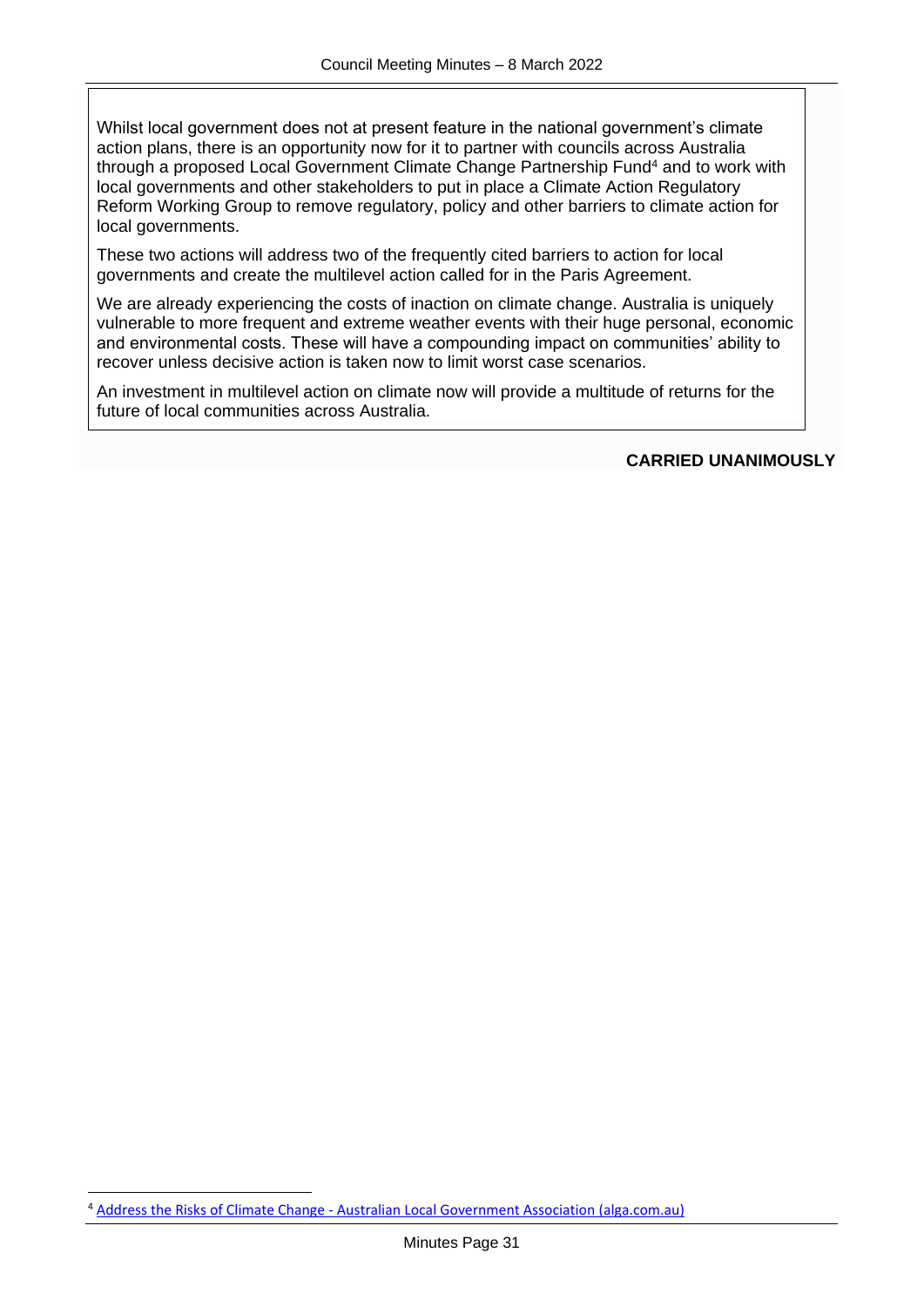## <span id="page-31-0"></span>8.10 Audit and Risk Committee Biannual Activity Report

| <b>Reference</b>  | D <sub>22</sub> /41938                  |
|-------------------|-----------------------------------------|
| Author            | Rhys Thomas - Senior Governance Advisor |
| <b>Authoriser</b> | Group Manager Chief Executive's Office  |

#### **RECOMMENDATION** Start time: 11.14pm

- 1. That Council:
	- (a) receive the Audit and Risk Committee Biannual Activity Report for the period 1 July to 31 December 2021 at **Attachment One**;
	- (b) note that in the period 1 July to 31 December 2021, neither the Committee nor the Committee Chair requested that the Chief Executive Officer table a report at a Council meeting; and
	- (c) note that at its meeting on 24 February 2022, the Audit and Risk Committee made a recommendation to Council.

#### AUDIT AND RISK COMMITTEE RECOMMENDATION

- 1. That Council note the position of the Audit and Risk Committee that:
	- (a) Council is currently in a tight financial position arising from the impact of the COVID-19 pandemic and existing debt levels; and
	- (b) given the difficult situation, Council is encouraged to give careful consideration to ongoing financial viability when structuring the 2022/2023 Budget and the associated update of the Long Term Financial Plan.

#### <span id="page-31-1"></span>**COUNCIL RESOLUTION**

**Moved:** Councillor Landes **Seconded:** Councillor Wade

- 1. That Council:
	- (a) receive the Audit and Risk Committee Biannual Activity Report for the period 1 July to 31 December 2021 at **Attachment One**;
	- (b) note that in the period 1 July to 31 December 2021, neither the Committee nor the Committee Chair requested that the Chief Executive Officer table a report at a Council meeting; and
	- (c) note that at its meeting on 24 February 2022, the Audit and Risk Committee made a recommendation to Council.

#### AUDIT AND RISK COMMITTEE RECOMMENDATION

- 1. That Council note the position of the Audit and Risk Committee that:
	- (a) Council is currently in a tight financial position arising from the impact of the COVID-19 pandemic and existing debt levels; and
	- (b) given the difficult situation, Council is encouraged to give careful consideration to ongoing financial viability when structuring the 2022/2023 Budget and the associated update of the Long Term Financial Plan.

#### **CARRIED UNANIMOUSLY**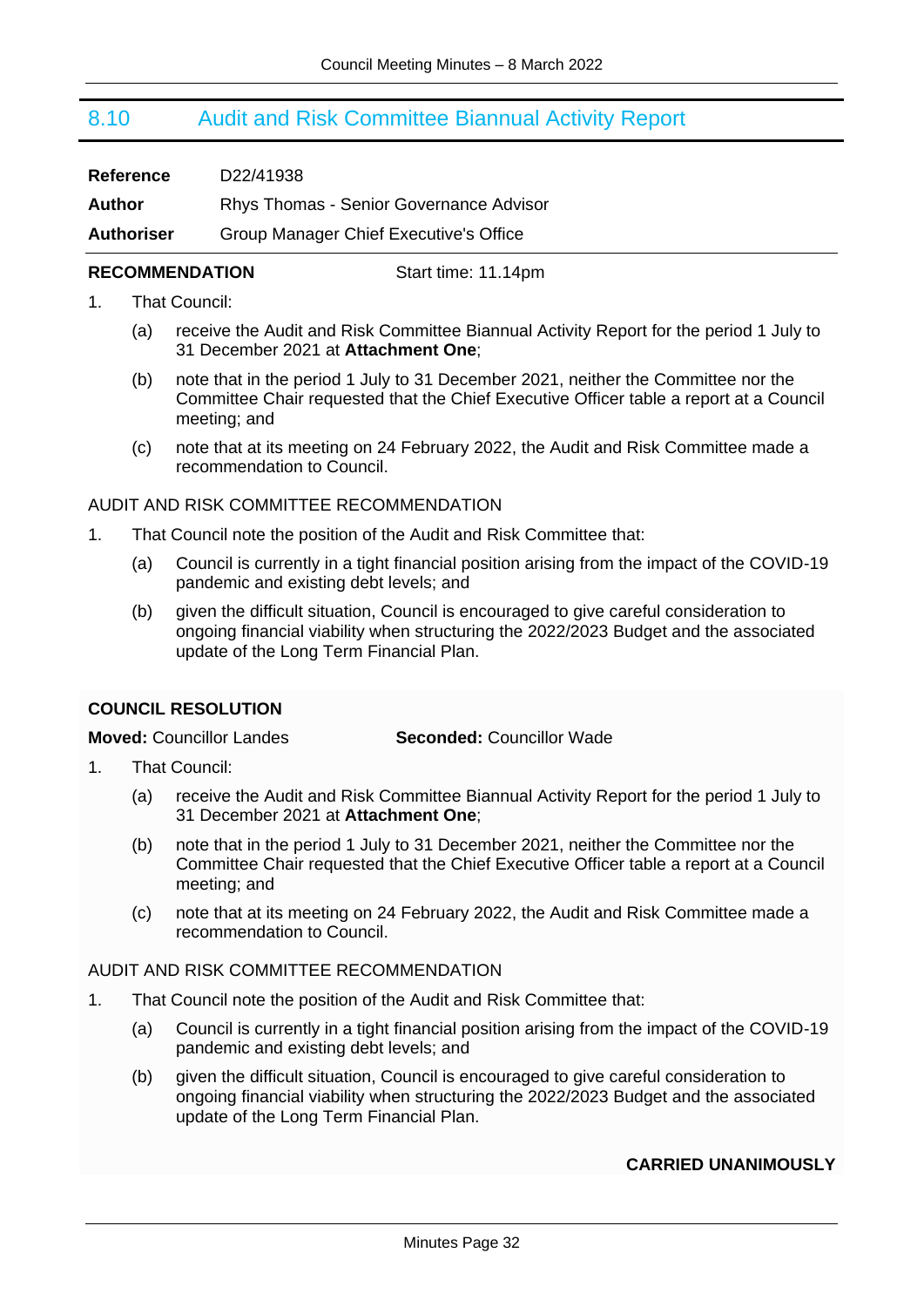## <span id="page-32-0"></span>9.1 Notice of Motion No.2 of 2022 - Collingwood Children's Farm Committee of Management Pledge

| <b>Reference</b>  | D22/41904                                             |
|-------------------|-------------------------------------------------------|
| Author            | Ivan Gilbert - Group Manager Chief Executive's Office |
| <b>Authoriser</b> | Group Manager Chief Executive's Office                |

#### **RECOMMENDATION** Start time: 11.19pm

#### 1. That Council:

- (a) is alarmed by a requirement requested by the Committee of Management of the Collingwood Children's Farm for Council's elected representative to sign a Loyalty Pledge as a precondition for attendance at meetings;
- (b) believes these unprecedented requirements would, if accepted, force a Councillor to ignore their responsibilities under the Local Government Act and is counter-posed to the most basic understanding of the principles of transparency, accountability and democracy;
- (c) supports any Councillor refusing to sign this loyalty pledge and believes that signing this pledge should not be a precondition for attendance at Committee of Management meetings; and
- (d) asks for its Governance officers to meet with the Collingwood Children's Farm Committee of Management to seek changes to the Loyalty Pledge so as to allow further participation of Councillors on this Committee without such participation breaching the most minimum standards of good governance and the Local Government Act.

#### *Public Submission*

*Giles Fielke from the Collingwood Children's Farm addressed Council on the matter.*

#### **MOTION**

**Moved:** Councillor Jolly **Seconded:** Councillor O'Brien

- 1. That Council:
	- (a) is alarmed by a requirement requested by the Committee of Management of the Collingwood Children's Farm for Council's elected representative to sign a Loyalty Pledge as a precondition for attendance at meetings;
	- (b) believes these unprecedented requirements would, if accepted, force a Councillor to ignore their responsibilities under the Local Government Act and is counter-posed to the most basic understanding of the principles of transparency, accountability and democracy;
	- (c) supports any Councillor refusing to sign this loyalty pledge and believes that signing this pledge should not be a precondition for attendance at Committee of Management meetings; and
	- (d) asks for its Governance officers to meet with the Collingwood Children's Farm Committee of Management to seek changes to the Loyalty Pledge so as to allow further participation of Councillors on this Committee without such participation breaching the most minimum standards of good governance and the Local Government Act.

#### <span id="page-32-1"></span>**LAPSED**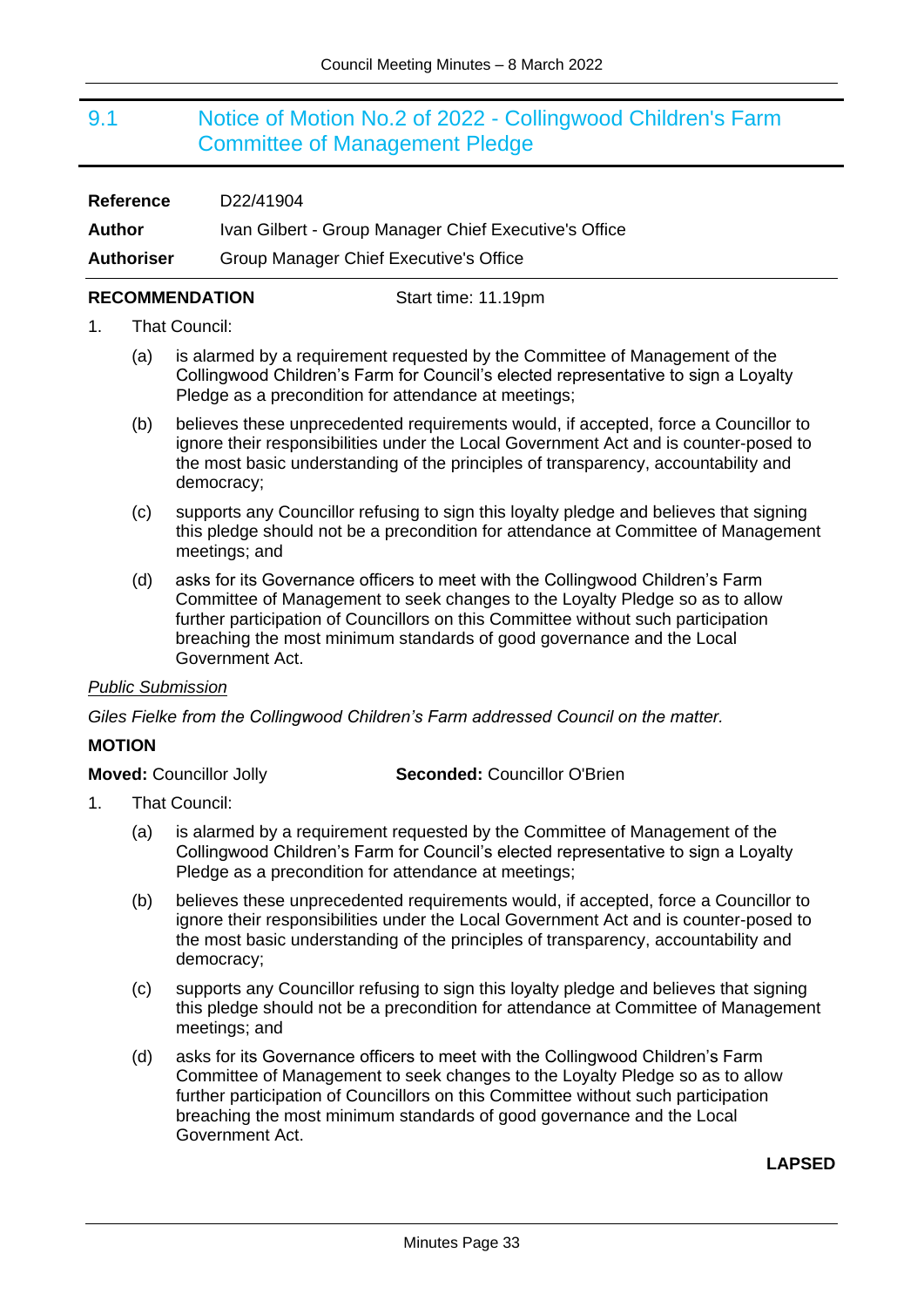### **COUNCIL RESOLUTION (PROCEDURAL)**

**Moved:** Councillor Wade **Seconded: Councillor Crossland**

That the meeting be further extended.

**CARRIED**

## **10. Petitions and joint letters**

Nil

## **11. Questions without notice**

This record is provided as a summary of the questions asked by members of the public during Public Question Time at a meeting of the Yarra City Council. A recording of the Council Meeting (including Questions Without Notice) is available on Council's website for twelve months following the meeting. Where a question is taken on notice and unable to be answered at the meeting, the full response is also published on Council's website when it becomes available.

11.1 Councillor Jolly - Connie Benn Centre

Question:

When will the front desk at the Connie Benn Centre be open?

*Response:*

*The Director Corporate Business and Finance advised that it would open next month.*

## **12. Delegates' reports**

Nil

## **13. General Business**

Nil